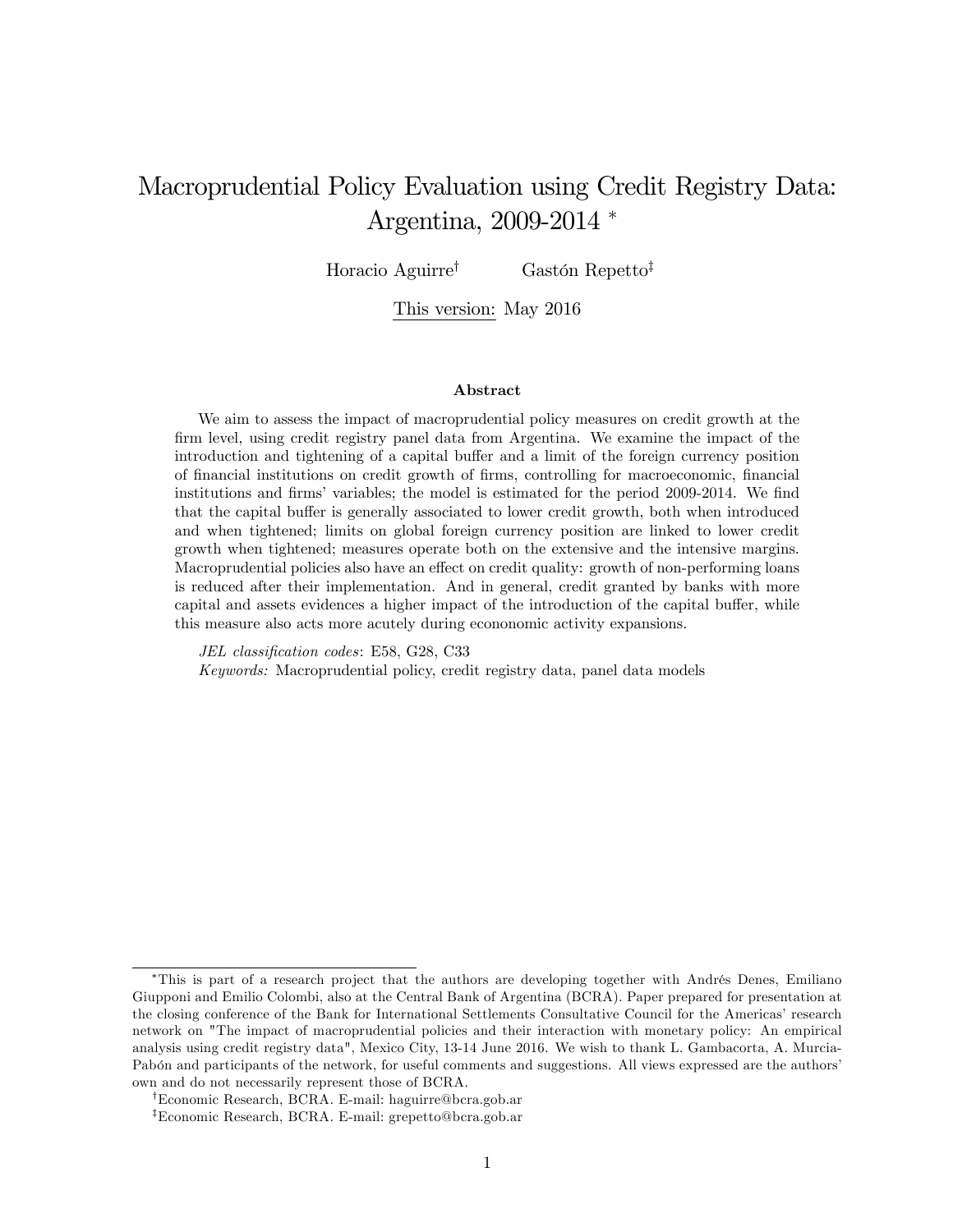## 1 Introduction

In recent years, macroprudential tools have come to the forefront of the discussion on financial stability policy. Several aspects of macroprudential policy pose challenges to both analysts and policy-makers, including the proper definition of such policy, its implementation and the relevant evaluation of its impact. As macroprudential policy (MPP), by definition, is concerned with system-wide repercussions of the behaviour of financial institutions, beyond purely individual risk-taking, impact evaluation has both macroeconomic and microeconomic dimensions. While there is a relatively established body of work for the former, the latter is actually very scant. This contrasts with impact evaluation literature in other policy areas, which has profitted substantially from the growing availability of microdata. In this paper, we aim at assessing two types of macroprudential measures taken in Argentina from 2010 onwards, using credit registry data and microeconometric models.

Emerging market economies (EMEs) have long put in place the kind of measures that only more recently have become widely known (and applied) as "macroprudential". Measures that exceed the safeguarding of individual financial institutions' risk to cover their system-wide impact, as well as their possible spillovers on the economy at large (and from the economy to the financial system) have only become widespread since the breakout of the international financial crisis, following a period of steady discussion and development (Borio, 2003); it is perhaps unsurprising that EMEs, with a track record of financial crises since at least the mid-1970s, have been pioneers of macroprudential policy. This makes EMEs a natural starting place for studies on MPP effectiveness, as there is a wider variety of measures that have been taken, and they have been in place for a longer period of time, than in advanced economies.

Argentina is no exception to the rule: the demise of the currency board regime, which pegged the Argentine peso to the US dollar in context of free capital mobility from 1991 to 2001, provided dramatic evidence on the close link between financial system and macroeconomic performance; in the same breath, it illustrates with utmost clarity the "risk taking channel" of monetary policy (Borio and Zhu, 2008), in that an implicit guarantee provided by monetary policy (perfect exchange rate stability) led to behaviour that assumed that a complete tail of the exchange rate risk distribution (foreign exchange depreciation) had virtually vanished. It was only natural that, from 2003 onwards, Argentine financial system regulation incorporated aspects such as explicit and implicit currency mismatches, and, in general, features that acknowledge the macro-financial link. This makes a study of the Argentine case worthwhile for policy design more generally in EMEs.

While EMEs' experience with macroprudential regulation make them an excellent showcase for studying the design and impact evaluation of such measures, studies have tended to survey and clasify national and regional experiences, and use macroeconometric models (see, for instance, Lim et al, 2011); or, more incipiently, models have been developed that introduce "financial" frictions" into conventional representations of macroeconomic and monetary policies (see Roger and Vlcek,  $2011$ , for a survey<sup>1</sup>). There is ample scope for impact evaluation that goes beyond case studies and macroeconometric or theoretical models. In this sense, a microeconometric approach that profits from available credit data at a more granular level can shed light on the actual effect of policies; this is already widely applied in other policy fields, and the fact that many central banks collect credit registry data periodically in many Latin American countries represents an excellent opportunity for policy-relevant microeconometric research.

In this paper, we use data from Argentina's *Central de Deudores*, a database of all borrowers

<sup>&</sup>lt;sup>1</sup>For Latin America, substantial work has been carried out by members of the BIS CCA working group on "Incorporating financial stability consideration into central bank policy models".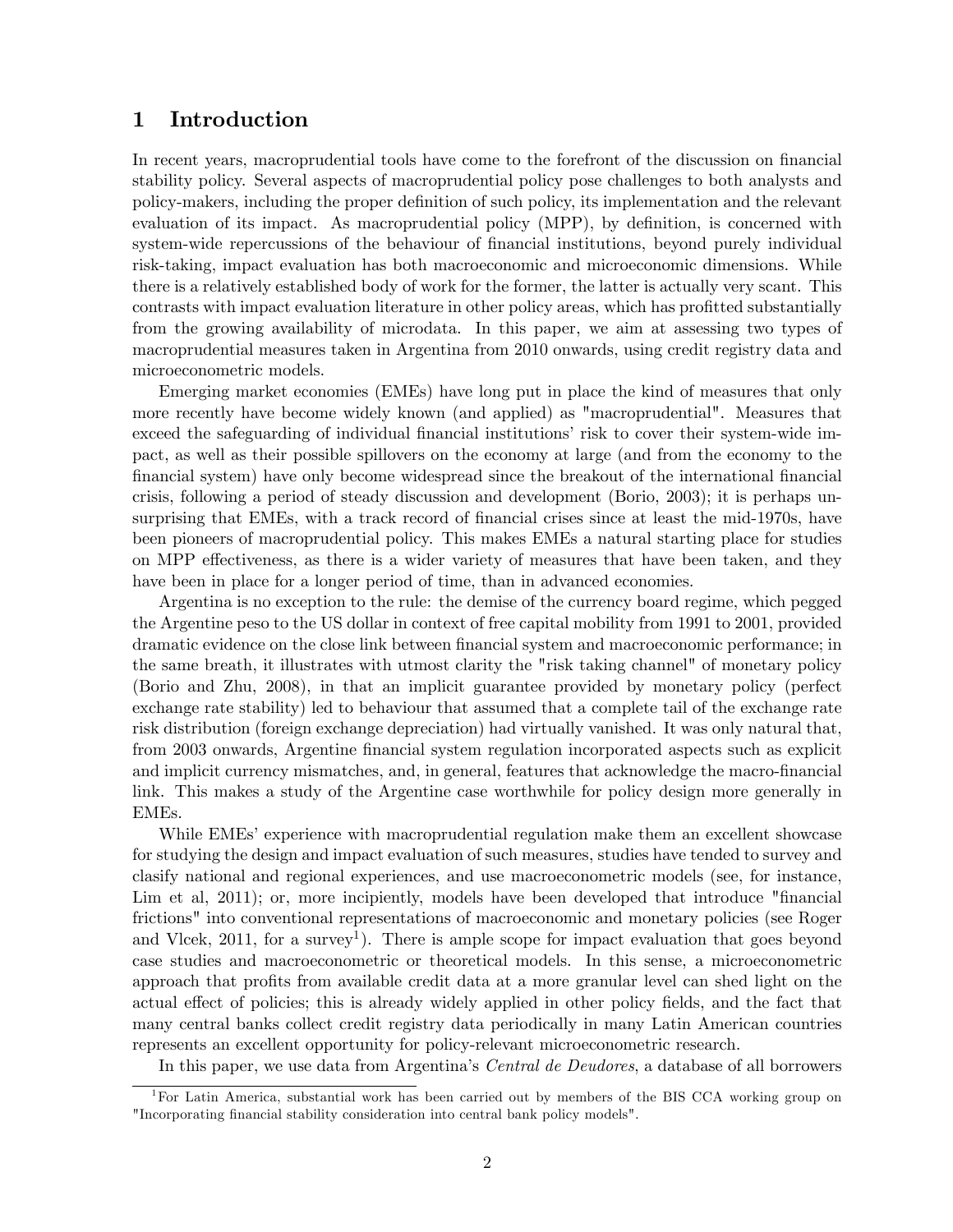from financial institutions supervised by the Central Bank of Argentina; we take a subset of the registry (law persons) to focus on credit to companies (as opposed to households, or physical persons), and how its growth at the individual financial institution-firm relationship was affected after the introduction and tightening of two different macroprudential policy instruments: a capital buffer and a limit of the foreign exchange position of financial institutions.

A fundamental empirical decision has to do with what we ultimately aim to assess: the effectiveness of macroprudential policy. Does this have to do with policy actually curbing credit growth, or with it contributing to banksí resilience in the face of shocks? We tend to think the latter is more akin to a proper definition of MPP final objective, while the former may be considered an intermediate target in some cases. Credit growth over some threshold is conventionally considered a sufficiently strong early warning indicator of financial crises; but there are reasons to think that in underdeveloped Önancial systems this may not always be the case. Structurally low credit-to-GDP may mean that more or less prolonged periods of credit growth are actually part of a financial development process and not necessarily an indicator of the build up of pressures in the credit market. Actually, in such countries, authorities may be pursuing Önancial development policies while at the same time implementing some type of MPP in order to strengthen the financial system and/or decrease risks that exceed individual financial institutions' performance. If this is the case, a regression of credit growth against an indicator of MPP and controls would not necessarily be testing the effectiveness of MPP; it would only test whether MPP limits credit growth. All things considered, macroprudential policy evaluation should be carried out over several dimensions; credit growth is only one of them. With this caveat in mind, we proceed to measure the impact of MPP on credit growth at the firm level as a first step in a comprehensive assessment.

The rest of the papers is organized as follows. Section 2 puts our work in the context of empirical assessments of macroprudential policy. Section 3 describes credit registry data in Argentina, and the subset of it we will employ; section 4 reviews the main features of the Argentine macroprudential policy framework, and the two particular measures we analyze. Section 5 looks at the interplay between MPP measures and our credit registry data sample, providing descriptive statistics as a first approximation to our analysis; and then presents the econometric model and its main results. Section 6 concludes.

#### 2 Related literature

Recent empirical evidence about the effectiveness of macroprudential policies is still in a preliminary stage. More work is needed in order to identify which are the most suitable policies to mitigate Önancial system vulnerabilities. The literature about the subject can be divided into macro- and microeconometric studies. The first group includes cross-country studies that use macroeconomic data to analyze the link between macroprudential policies, credit growth and other financial indicators. Most of this work is based on the dataset presented by Lim et al (2011). These authors show that policies such as loant-to-value (LTV) and debt-to-income (DTI) limits, ceilings on credit growth, reserve requirements, and dynamic provisioning rules are associated with reductions in the procyclicality of credit and leverage. IMF (2012) explores the interaction between monetary and macroprudential policies using the same IMF survey. Focusing on capital requirements, reserve requirements, and LTV and DTI caps, the work finds that capital and reserve requirements constrain growth but that the effects differ in credit busts versus credit booms for capital requirements.

More recent papers have updated the existing databases or have created new ones in order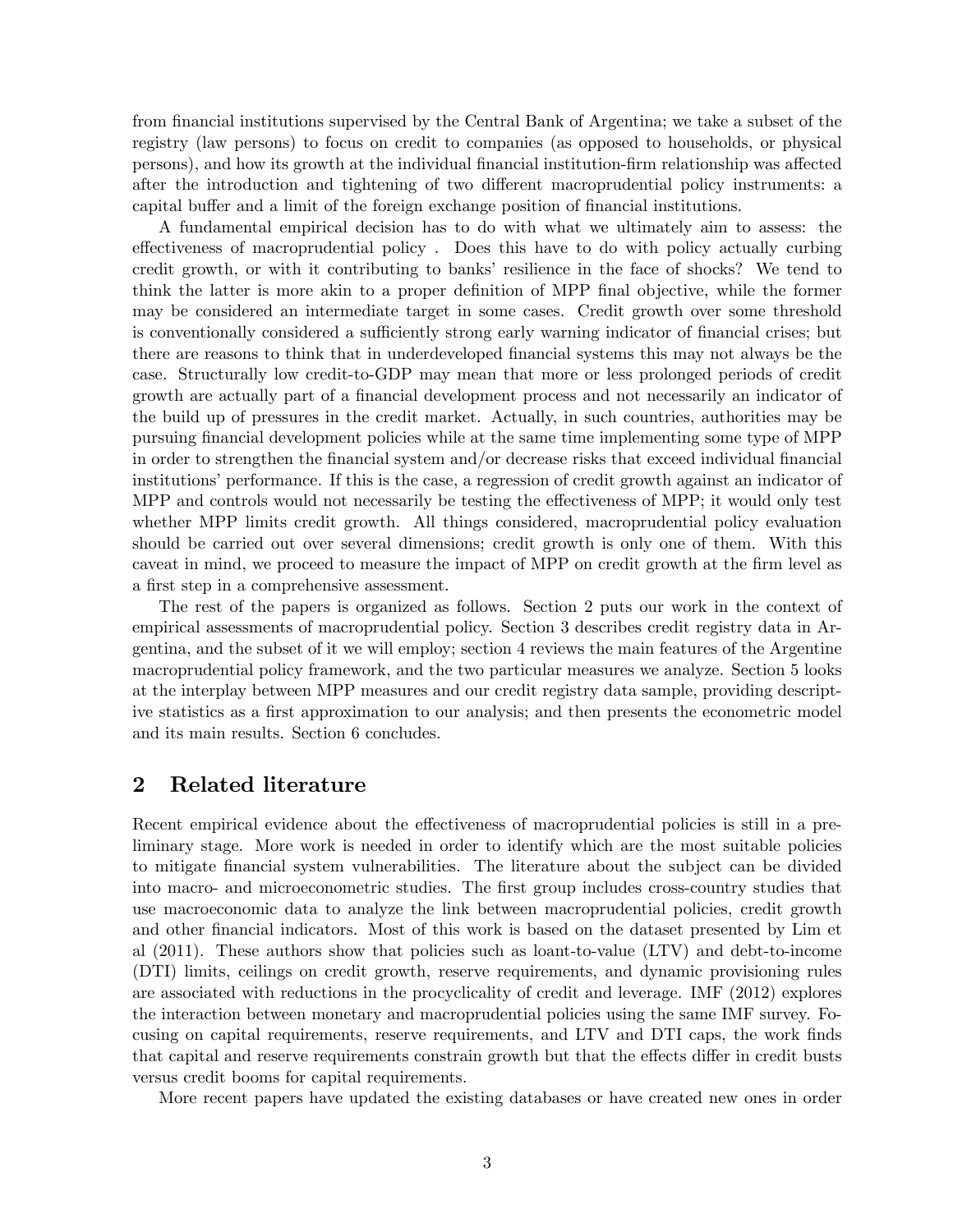to test the robustness of previous results. Kuttner and Shin (2013) use a BIS dataset of macroprudential measures covering as far back as 1980 for some countries. Using three different econometric techniques, they find evidence for the economic and statistical significance of DTI and housing taxes on house price inflation. Bruno et al  $(2014)$  also use the BIS macroprudential policy and a dataset of capital flow management policies to study the effects of these policies on credit, banking flows and bond flows in twelve Asian countries. They find that monetary and macroprudential policies were used as complements in Asia from 2004 to 2013. Akinci and Olmstead-Rumsey (2015) cover 57 advanced and emerging economies from 2000 to 2013, and construct an index of domestic macroprudential policies. Their main findings suggest that macroprudential tightening is associated with lower bank credit growth, housing credit growth and house price inflation and that LTV, DTI and capital requirements measures emerges as the more effective policies. Additionally, the paper finds that macroprudential policies taken in emerging and advanced economies are different; while the former have adopted measures to monitor credit growth, the latter have used policies to control the evolution of the housing sector.

Focusing specifically on Latin America, Tovar et al.  $(2012)$  look at the impact on credit growth of reserve requirements and other MPP tools, including limits on foreign exchange positions; they find that they actually contribute to curbing credit procyclicality in a transitory fashion. In turn, Tobal (2014) presents a survey of foreign exchange MPP tools in Latin America, requesting central banks to provide information on the goals they pursued: controlling credit growth; achieving exchange rate stability; reducing currency mismatches; reducing maturity mismatches in foreign currency positions; correcting current account imbalances. Results show that reducing currency mismatches is the main purpose, followed by achieving exchange rate stability; and that the bulk of such measures were taken as countries were moving to more flexible exchange rate regimes -including inflation targeting ones.

The second group of studies is incipient and largely charaterized by those that use microlevel evidence. This includes bank-level and credit registry data. Drehmann and Gambacorta  $(2011)$  aim to determine if the countercyclical capital buffer designed in the Basel III package could impact on bank lending, using quarterly balance sheet information of 772 individuals from the EU countries and United States, extending from 1998 to 2009. They simulate the increase in capital requirements if the countercyclical capital buffer had been operating since 1986; and.embed the additional capital in a lending equation to assess how the introduction of the buffer would have changed the supply of lending. They find that the buffer could help to reduce credit growth during booms and attenuate the contraction once it is released. Claessens et al (2014) use Bankscope's data to construct a panel of 2820 banks (1650 in 23 advanced countries and 1170 in emerging economies) over the period 2000-2010. They group macroprudential policies according to whether they are aimed at borrowers, bank's assets or liabilities, policies that encourage counter cyclical buffers and a final group of miscellaneous policies. They find that both caps on borrower's and financial institutions' assets and liabilities based measures are effective in reducing the growth in assets. Buffer-based policies seem to have little impact.

JimÈnez et al (2013) attempt to answer the question of whether a low monetary policy rate impacts on the composition of the supply of credit, in particular on bank's risk taking, using monthly data from the Credit Registry of Spain between February 2002 and December 2008. They estimate a Tobit model in two stages. In a first stage the granting of the loan application is determined; later, if the application is not rejected and the loan is granted, the credit amount the bank commits to each applicant is analyzed. The Öndings show that a lower overnight interest rate induces banks to engage in higher risk-taking in their lending rate. Moreover, a lower overnight interest rate induces lowly capitalized banks to grant more loan applications to ex-ante risky Örms than highly capitalized banks; when granted, the committed loans are larger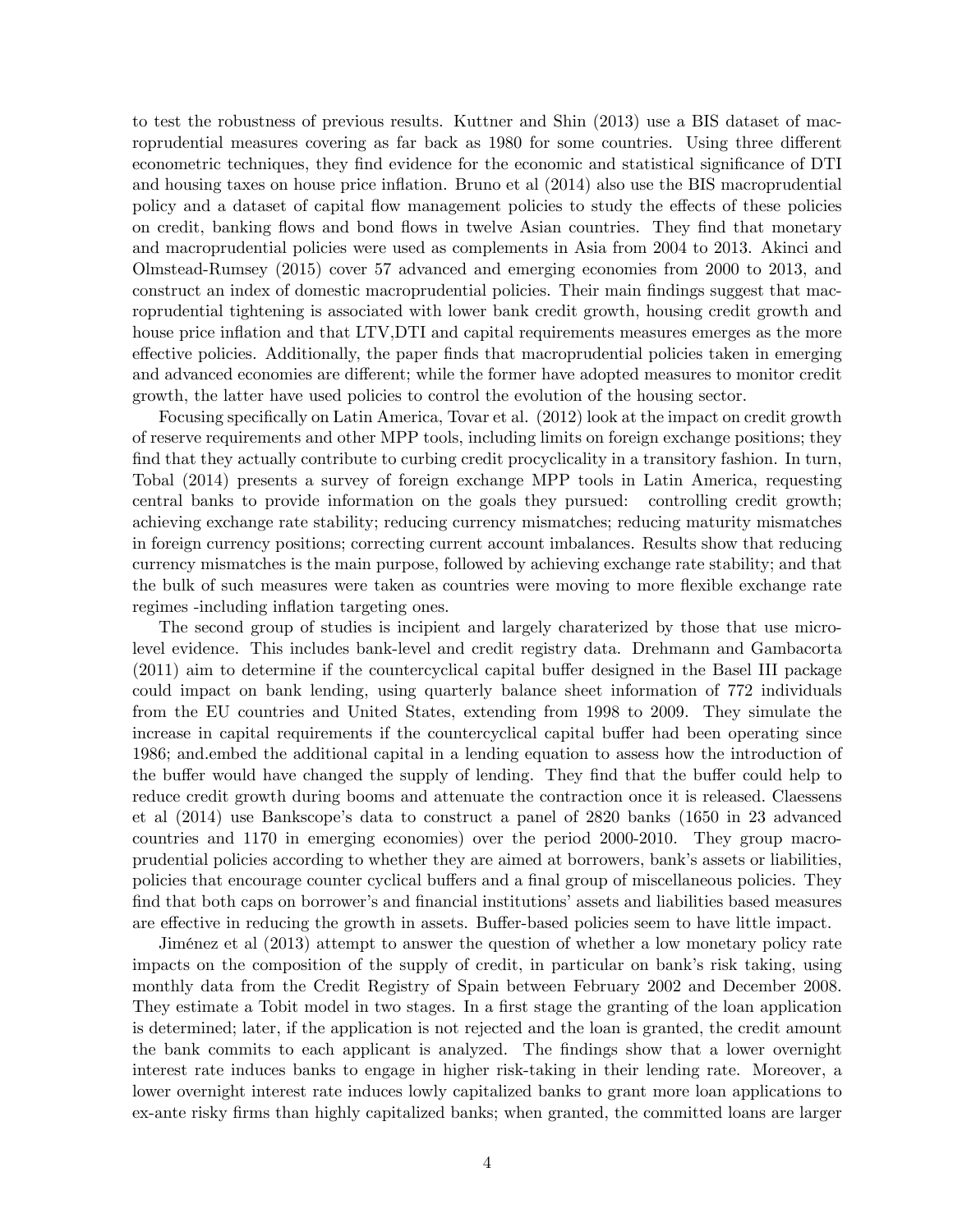in volume and are more likely to be uncollateralized. There is also evidence that applications granted by lowly capitalized banks also have a higher ex-post likelihood of default.

Most of the evidence on the relationship between macroprudential policies and financial institutions' performance produced so far has been obtained using aggregate data at country level or bank-level data; and a very limited use has been made of credit registry data. Our paper is a contribution to this latter strand.

## 3 Credit registry data in Argentina

Financial institutions under regulation and supervision of the Central Bank of Argentina (BCRA) inform monthly outstanding credit balances of their debtors since 1996; information is compiled and published by BCRA as *Central de deudores (Debtors' central)*. The database is available on CD-ROM for purchase by the public, and individual debtor's information can be accessed on BCRA's website using the individual tax identification number. Informing institutions include: banks (public, private -domestic, foreign and branches-), non-banking financial institutions (domestic and foreign), and credit companies (*cajas de crédito*).

Information provided by financial institutions to *Central de Deudores* comprises both debtor identification and credit characteristics. The former include whether it is physical or law person, its residency, whether it belongs to the private or public sector, its main economic activity, if it is a small or medium-sized enteprise (according to the financial institution that granted the loan), and whether it is a commercial or consumption debtor). Information on credit includes: amount in national currency (AR\$); type of loan (overdraft, promisory note, pledge, mortgage, personal, credit card, others); situation as classified by the lending institution, i.e. if it is performing or non-performing, ranked from 1 (normal) to 6 (write-off); guarantees; provisions; interest rate; maturity. It should be noted, however, that not all information is available for the whole database since its inception, as informational requirements have changed over time, and not all institutions inform the complete required set continuously. Finally, institutions have to provide invididual debtor information for balances over AR\$500 (around USD 36 as of the closing of this version).

A very general overview of the credit registry data shows that, as of April 2015, there were 1.8 million debtors of the Önancial system, 150.000 of which were law persons. In what follows, we refer to law persons as "companies", and physical persons as "individuals"; still, there is not always a one-to-one correspondence between both pair of terms, as, for example, owners of small-sized companies may borrow for their companies, but this would show up as debt of an individual and not of a business. Total debt of individuals and companies with the Önancial system stands at AR\$800 billion (USD 57bn). Over 60% of such debt is held by companies (Figure 1).

Most debt is of small amount, and relatively concentrated in a reduced numbers of debtors (Figure 2). Almost 95% of debtors have credit for an amount that does not exceed AR\$100.000 (USD 7000); and of those, some 99% hold debt of amounts of up to AR\$ 50.000. At the same time, 2% of debtors hold around 60% of total debt. While both individuals and companies show concentrated distributions, this is more noticeable in the latter (Figure 3).

Differences between individuals and companies also show up in access to financial institutions. More than 60% of individual debtors have received loans from only one financial institution, and over  $70\%$  of credit has been granted to them by one or two financial institutions. It is also the case that the majority of corporate debtors (almost  $70\%$ ) receive loans from one financial institutions; but the bulk of of debt granted to companies is to those that work with five or more institutions (Figure 4, a) and b)).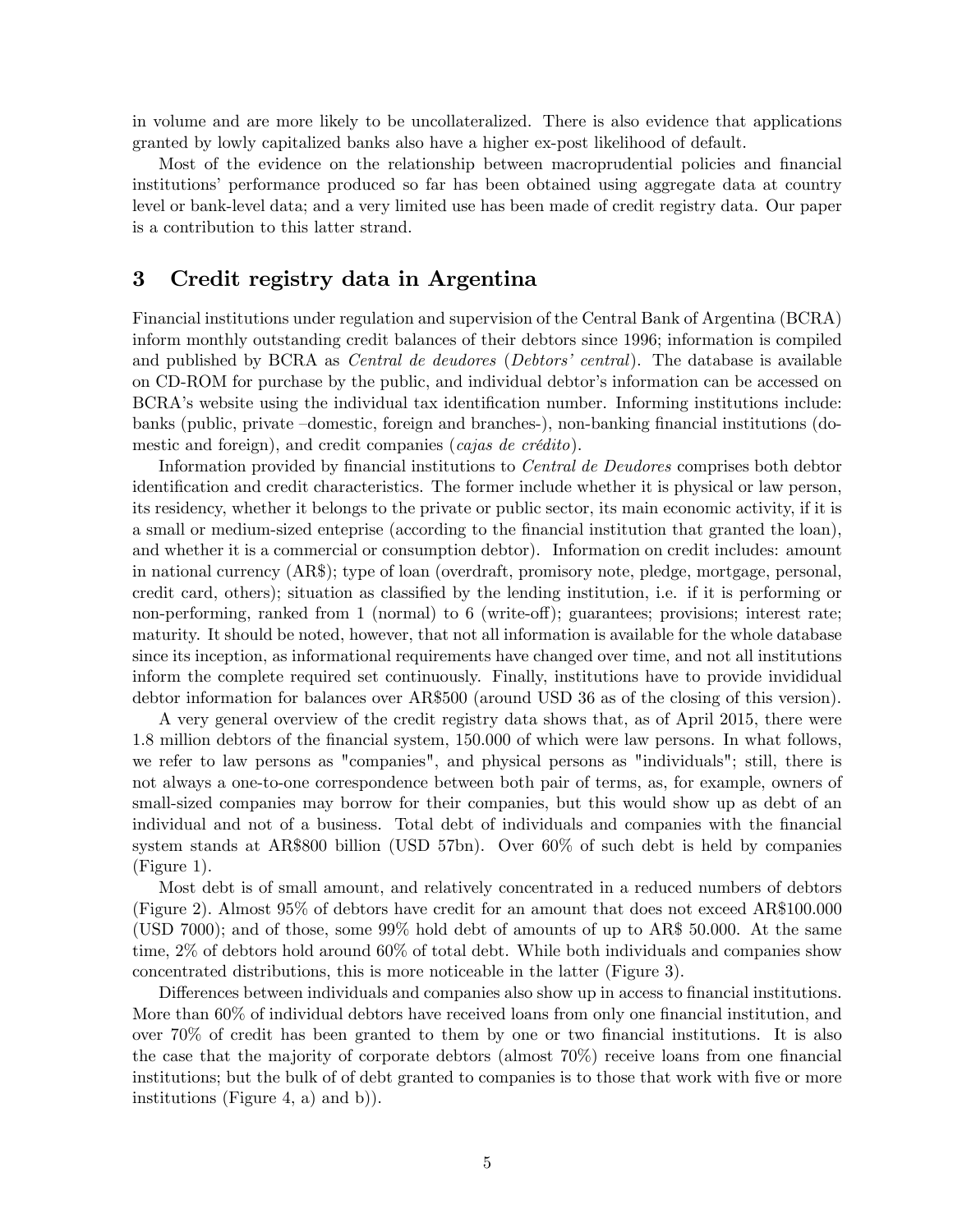While corporate debtors belong to the trade (23%), manufacturing (14%) and agricultural sectors (12%), most corporate debtors corresponds to the manufacturing sector, followed by trade, on average over the whole sample. Firms are geographically concentrated in the city and the province of Buenos Aires (over 60%).



Figure 1

**Debt an**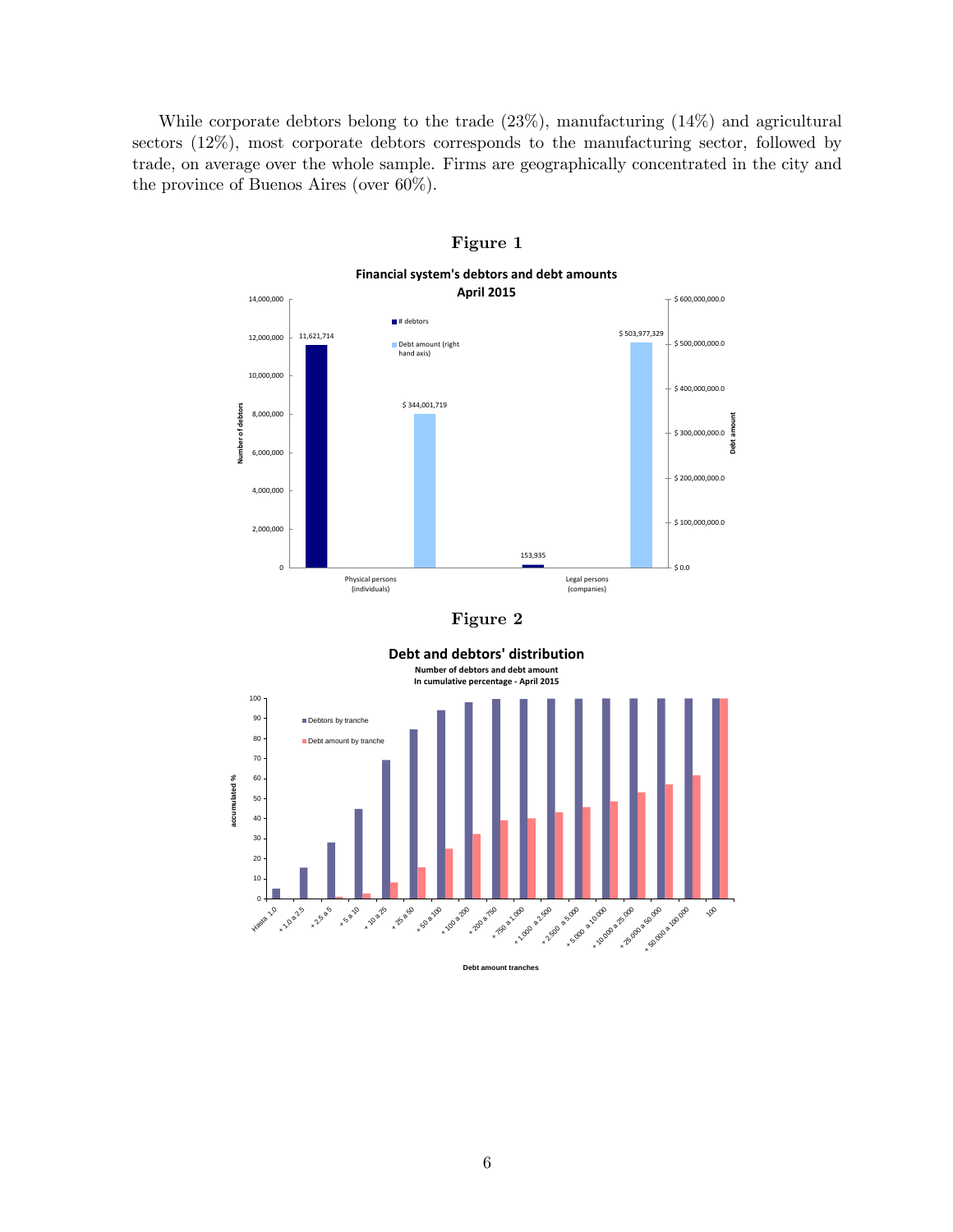



**Debtor and debt amount distribution: families and companies**



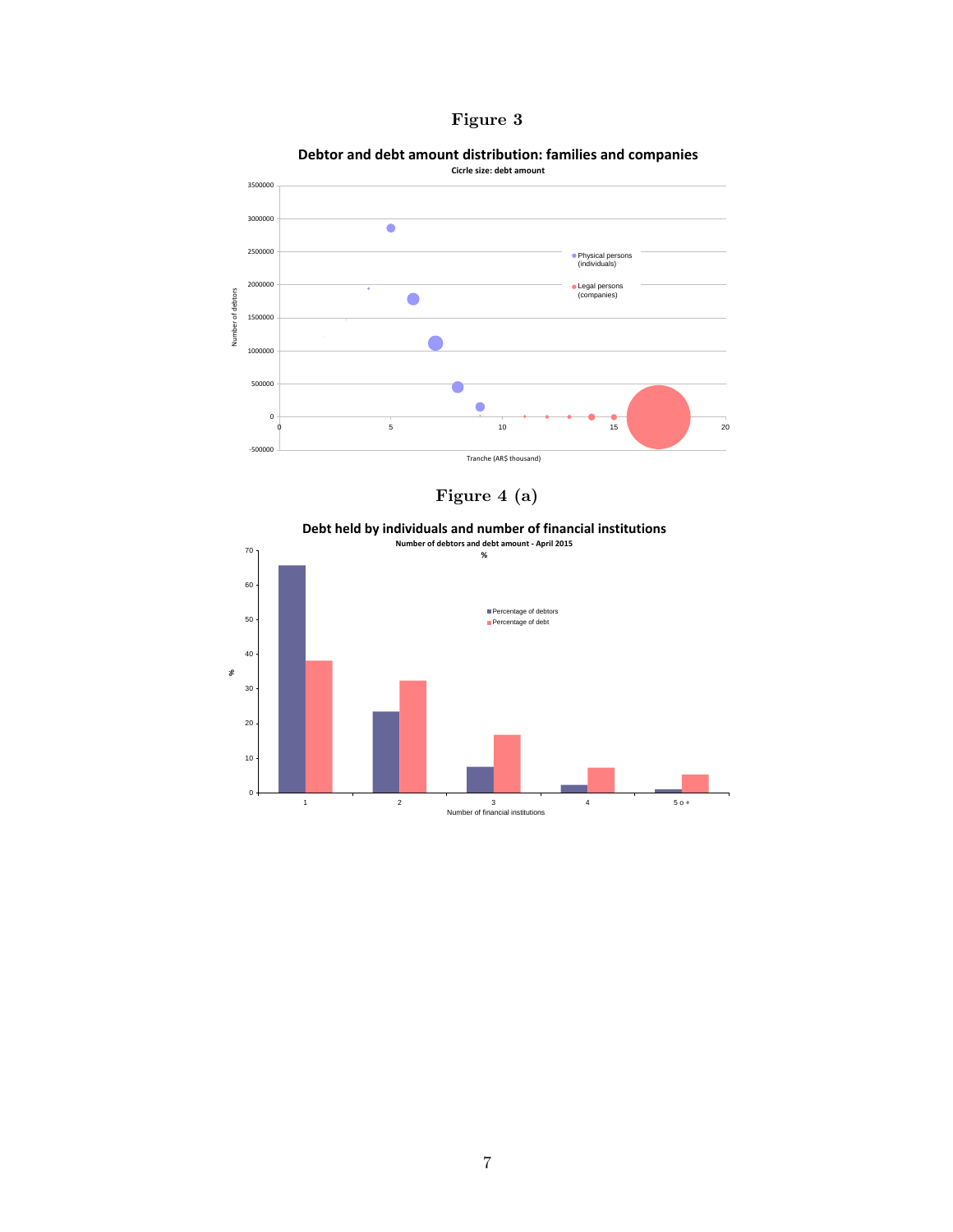#### Figure 4 (b)



#### **Debt held by companies and number of financial institutions**

# 4 Macroprudential policy in Argentina: overview and assessment approach

In Argentina, a history of crises has made all too evident the link between financial system soundness and macroeconomic performance. Among recent episodes, the demise of the currency board, in place from 1991 to 2001, defined to a significant extent the shape taken by subsequent Önancial system regulation. The main features of such experience lie well beyond the scope of this paper; suffice it to say that the "convertibility" regime showed how implementing microprudential policy, even by state-of-the-art standards, may be insufficient to isolate the financial system from both negative shocks and the presence of "hidden" mismatches in a financially dollarized economy. As the peg to the US dollar was kept throughout the years, households and companies increased their debt in foreign currency, even while their revenues were mostly denominated in pesos -considering the private sector as a whole. The government also issued a growing share of debt in foreign currency. To put it simply, both private and public agents appeared to behave as if the favourable external financial conditions registered in the first half of the 1990s would last indefinitely. As a series of EMEs' crises hit the country's ability to finance itself abroad, and deteriorated its competitiveness, a recession ensued; this ultimately led to a multiple crisis, on the fiscal, foreign exchange and banking fronts.

Since 2003, direct and indirect measures limiting foreign currency exposure of financial institutions have been a hallmark of the Argentine macroprudential framework. Foreign exchange intervention can also be thought of as part of the macroprudential "toolkit" in a broader sense, as it limits the variability of a certain class of assets that weigh on financial stability; a similar reasoning applies to capital flows regulation. Macroprudential policy also includes building up a capital buffer through profit reinvestment mechanism; loan-to-value ratios for certain types of credit; valuation of public sector securities in financial institutions' balance sheets; liquidity requirements and deposit insurance. We provide an overview of the macroprudential framework in what follows (see BCRA, 2014a for a compilation of the whole regulatory framework).

Ruling out currency mismatches. There are three main measures in this respect. 1) Part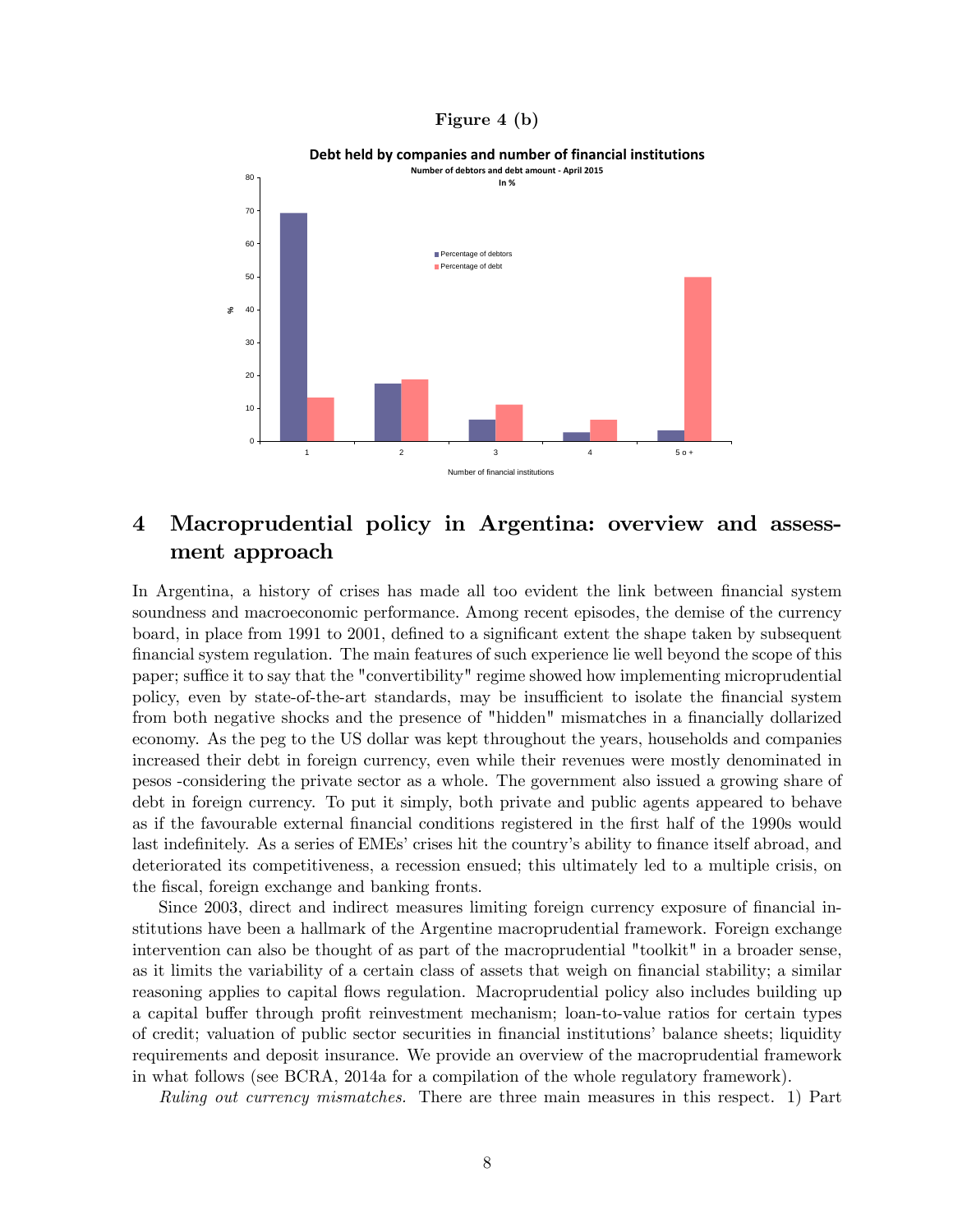of the market risk capital requirement is based on foreign exchange volatility, i.e. Önancial institutions have to comply with more or less regulatory capital depending on the volatility of their foreign currency exposure. 2) Foreign currency lending capacity: only firms whose revenues are denominated in foreign currency (or denominated in local currency but closely linked to the evolution of the exchange rate) such as those that export their production or substitute imports can obtain financing in foreign currency. This measure has been in place since  $2002/03$ , without substantial changes. 3) Foreign currency net global position: there is a limit on financial institutions' net position in foreign currency; the latter comprises assets and liabilities from Önancial intermediation, bonds in foreign currency and forwards. The limit was introduced in  $2003$  (30% of Tier 1 capital), suspended in 2005, and re-introduced in 2014: first as  $30\%$  of Tier 1 capital (February<sup>2</sup>), then lowered to 20% in September of that year<sup>3</sup>. We consider the latter change to be a tightening of the measure, as it sets a more stringent limit on banks' portfolio choice in terms of foreign currency.

*Capital buffer and profit reinvestment.* Any financial institution having profits to be distributed  $\alpha$  after applying regulatory and supervisory filters  $\alpha$  may allocate them through dividends as long as its regulatory capital – after dividends are paid – is at least  $75\%$  above the regulatory minimum capital requirement (a percentage that has changed since its introduction). This mechanism generates a capital buffer; its design is not necessarily countercyclical -even if it may have cyclical properties, as profits change with the cycle. Thus, this macroprudential measure can be thought of as the joint implementation of limits on dividend distribution and a capital conservation buffer. This measure was introduced in  $2010$ , with  $30\%$  threshold of regulatory capital requirement over which profits may be distributed<sup>4</sup>; it was further increased to 75% in 2012<sup>5</sup> .

Reserve (liquidity) requirements. While this measure is not explicitly countercyclical, it nonetheless has macroprudential properties. Liquidity requirements have changed over time, but not always with cyclical aims: changes in recent years tend to foster credit to SMEs and in relative underdeveloped regions, by reducing requirements to banks who grant such credits.

Loan to value / Debt to income ratios. There are loan-to-value ratios for mortgages (previously, for pledges) that affect credit to companies. There is a debt-to-income ratio on retail credit to physical persons.

Of the measures we have mentioned, we aim to assess the effects on credit growth to companies of: a) the capital buffer and profit reinvestment as introduced in the second quarter of  $2010$ , and tightened in 2012; b) the most recent changes in foreign currency net global position (tightened in the Örst and third quarters of 2014); in all cases using credit registry data.

It can certainly be argued that other elements of the macroprudential policy package are equally important (or even more so) than the measures we have chosen; in particular, limits to foreign currency lending capacity, or, in the broader macroprudential sense, foreign exchange intervention and international reserves' accumulation. However, evaluating measures like foreign currency lending limits would imply: increasing sample size out of workable limits, as the measure was first implemented in 2003; and including performance of financial institutions during the financial crisis of 2001-2002 and its aftermath, which would bias results toward public and private sector behaviour in reaction to financial crises (see González Padilla et al., 2006, for an econometric analysis using credit registry data that includes that period). As for foreign exchange intervention, other papers have looked at its macroeconomic effects (Aguirre and

 $2$ See Comunicación "A" 5536, available on the BCRA website.

 $3$ See Comunicación "A" 5627, available on the BCRA website.

 $4$ See Comunicación "A" 5072, available on the BCRA website.

 $5$ See Comunicación "A" 5273, available on the BCRA website.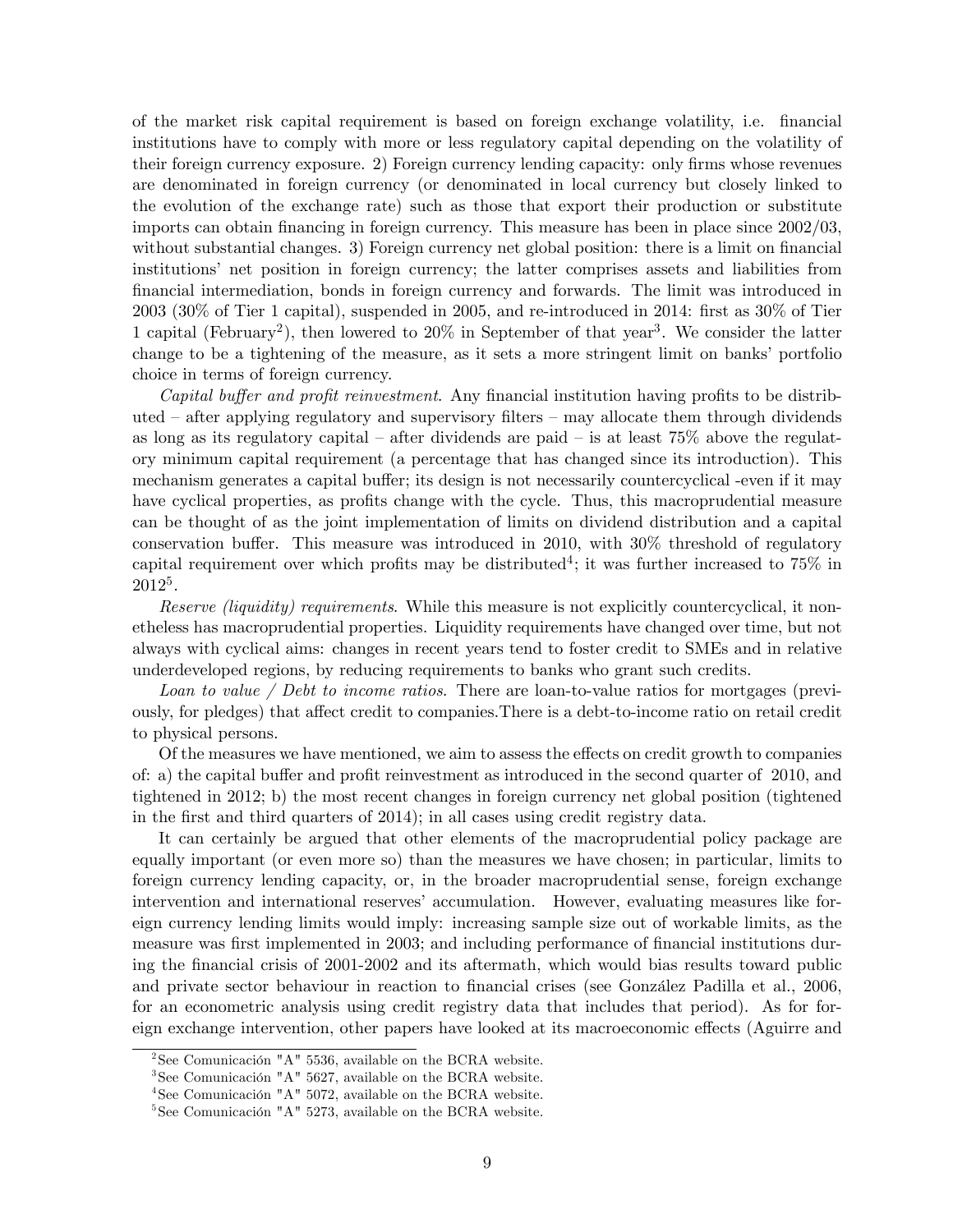Grosman, 2010).

Both measures we examine, the introduction and tightening of the capital buffer and the increase to foreign currency net global position (in what follows, DBK and PGN, respectively) were introduced for reasons directly unrelated to credit growth. As we want to evaluate the impact of DBK and PGN on credit growth, the condition of exogeneity of the intervention is satisfied. While rationalising the ultimate aims of these measures exceeds the scope of this note, we mention here that DBK was initially put in place in a context of external financial turbulence (2010, with the Örst round of repercussions on EMEs of the Greek debt crisis); its tightening in 2012 was explicitly attributed to the aim of reinforcing institutions's solvency, in line with the discussion of new international standards such as the capital conservation buffer (BCRA, 2012). As for PGN, the suspension of limits in 2005 was decided in the face of foreign ináows, and allowed financial institutions to buy currency more aggressively; its re-introduction in 2014 occured amid pressure on the local foreign exchange market, and one of its aims was to increase supply in foreign currency, as financial institutions were long in US dollar assets, decreasing foreign exchange volatility (BCRA, 2014b). In both cases, there was a macroprudential concern behind the measures, but one cannot attribute them to a response to a boom in credit that they tried to curb; so we can rule out endogeneity in the sense that changes observed in policy are a function of changes in credit growth. We believe this a substantial strength of the empirical analysis we propose: as long as credit growth is one of the relevant and conventional metrics of macroprudential policy, finding two cases in which changes in such policy do not obey to the specific aim of preventing or curbing a "credit boom" leaves with a "quasi natural experiment" of the impact of macroprudential policy on this dimension.

However, the change in credit associated to the introduction of such measures may not necessarily be the proper metric to assess MPP effectiveness, if the latter aims at strengthening the Önancial system -this could specially be the case of measures limiting foreign currency exposure. While financial system busts are systematically associated to previous credit booms (Mendoza and Terrones, 2012), and this is the rationale for prudential policies that take into account a cyclical aspect like the "credit gap", one should consider that reducing credit growth during booms is an intermediate rather than a final target; and that the ultimate objective of macroprudential policy is increasing financial system resilience against shocks from the economy, while also limiting negative spillover from the system to the economy at large. It can be argued that both the intermediate and the final target are consistent in advanced economies, but the point is certainly weaker in financially underdeveloped economies. In the latter, with high potential for credit growth in the medium to long term, reducing the credit gap may work against financial development and not contribute to strenthening the financial system. This is to say that the aim of our exercise is literally to assess the impact of some macroprudential measures on credit growth at the individual bank-firm level, which is not necessarily identical to the effectiveness of macroprudential policy.

## 5 Empirical strategy

#### 5.1 Data and sample

In our analysis, we use quarterly data of *Central de Deudores* from the first quarter of 2009 to the fourth quarter of 2014. We look at credit to law persons ( $\degree$ companies $\degree$ ); this keeps sample size in check, as there are around 150.000 companies each quarter, compared to over 10 million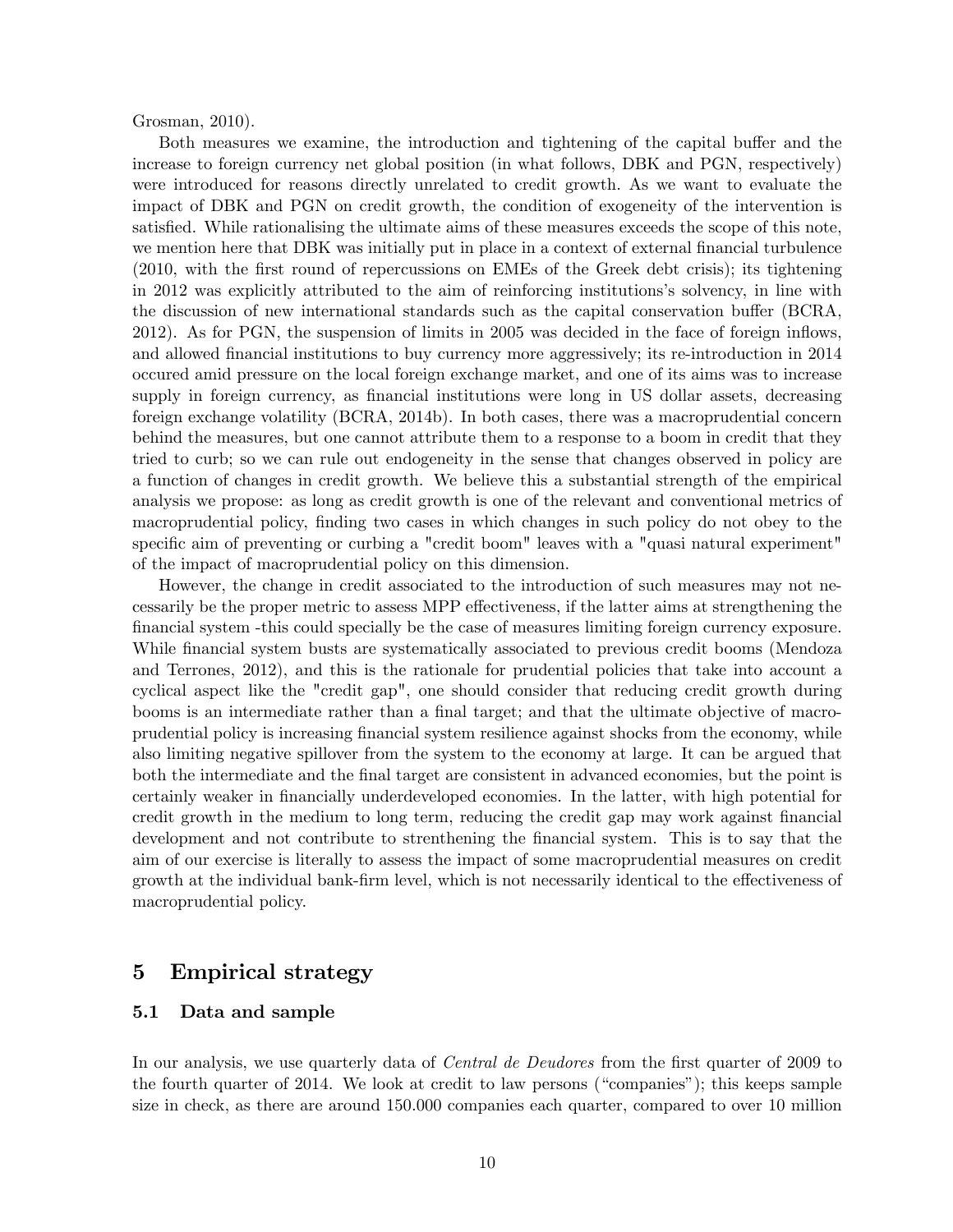individuals, in a sample that spans twenty-four quarters. Focusing on credit to companies also helps depict the biggest market segment and the most representative debtors in terms of weight in that market, as described in section 3. Finally, the reaction of credit to companies and to households to different measures is expected to be different, so it makes sense to analyze them separately; we take this as a first step to analyzing the impact of MPP.

Each observation in the sample is the total stock of credit held by company i and granted by financial institution j, computing the quarterly average of three monthly observations. We make certain adjustments to sample; we look at credit granted to private sector companies by Önancial instituions (FIs), so we leave out of the registry data set: a) credit granted from FIs to FIs; b) public sector institutions or companies as credit recipients; c) credit granted by nonfinancial institutions, i.e.not supervised or regulated by BCRA. This leaves us with roughly 5 million observations in our sample, each one of them a credit relationship between a firm and a company.

Our dependent variable is the change of the logarithm of real debt held by company i granted by FI  $j$ . Nominal debt is deflated using the GDP implicit price index (or GDP deflator). Using the rate of change of real debt means that we leave out of the sample all the cases in which debt is zero, where the rate of change is not defined. We are aware this introduces a potential bias in any estimate, as we omit the cases in which firms enter the market for the first time, or leave it after having been in for some time. We could address this by changing the dependent variable (for instance, the absolute change in real credit), but this would mean a change in the projectís research protocol, and in that case it would be best to employ a two-step procedure (an equation to estimate the decision to enter or exit the credit market, another to estimate how much credit is granted).

Figure 5 shows the evolution in the number of firms and firm-credit relationships during the sampling period; figure 6.. shows the evolution of nominal and real credit growth in our sample, before and after each of the measures implemented. DBK1 and DBK2 denote, respectively, the introduction of the capital buffer in 2010 and its tightening in 2012; PGN1 and PGN2 denote, respetively, the reactivation of the limit on the foreign currency global position in 2014 and its tightening later that year.

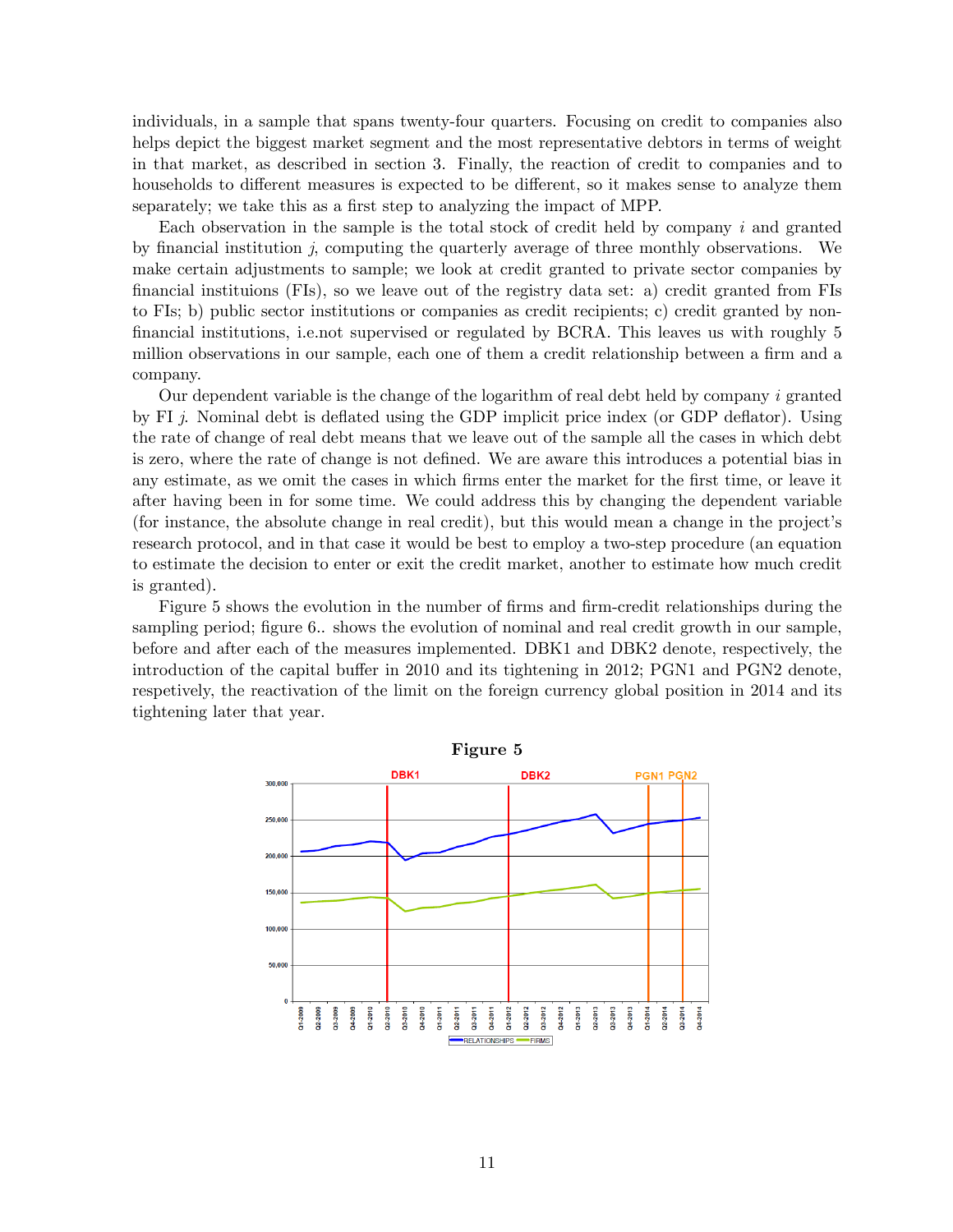

#### 5.2 Econometric model and results

Our baseline model is defined in the following equation, estimated by fixed effects:

$$
\Delta Log\_credit_{ijt} = \beta_0 + \beta_1 MPP\_tool_t + \beta_2 macro\_controls_t + \beta_3 FI\_controls_j + \beta_4 firm\_controls_i + \beta_5 quarter_t + \varepsilon_{jit}
$$

The dependent variable is the change of the logarithm of real debt of company i granted by financial institution  $j$ , as explained previously. The independent variables comprise macroprudential tools, macroeconomic, financial institutions and firms' controls. Macroprudential tools are introduced as dummy variables for:

a) capital buffer  $(II-2010, I-2012)$ ;

b) foreign currency net global position (I-2014, III-2014).

We look at the impact of measures (dummy only in quarter of implementation) and, alternatively, at: one lag (dummy in lagged quarter of implementation), impact and one lag (using one dummy); and the whole period when the measure was in place (one dummy for all quarters satisfying that condition).

Macroeconomic controls include:

- quarterly change in real GDP (not seasonally adjusted);
- change in money market rate (BADLAR, AR\$, private sector);
- change in nominal exchange rate (AR\$/USD)

- the balance of the foreign exchangemarket, defined as total operations of the financial system (including the Central Bank) with the non-Önancial private and public sectors, and the rest of the world<sup>6</sup>.

Financial institutions' variables comprise:

-log of net total assets;

-liquidity ratio (liquid assets as % of total deposits);

- -capital to assets ratio (equity to total assets);
- -deposits to liabilities ratio;

 $6$ We consider this variable to be a better indicator of external conditions for the financial system than the current account or capital account of the balance of payments, as it shows directly whether the financial system as a whole is a net buyer or seller in the foreign exchange market.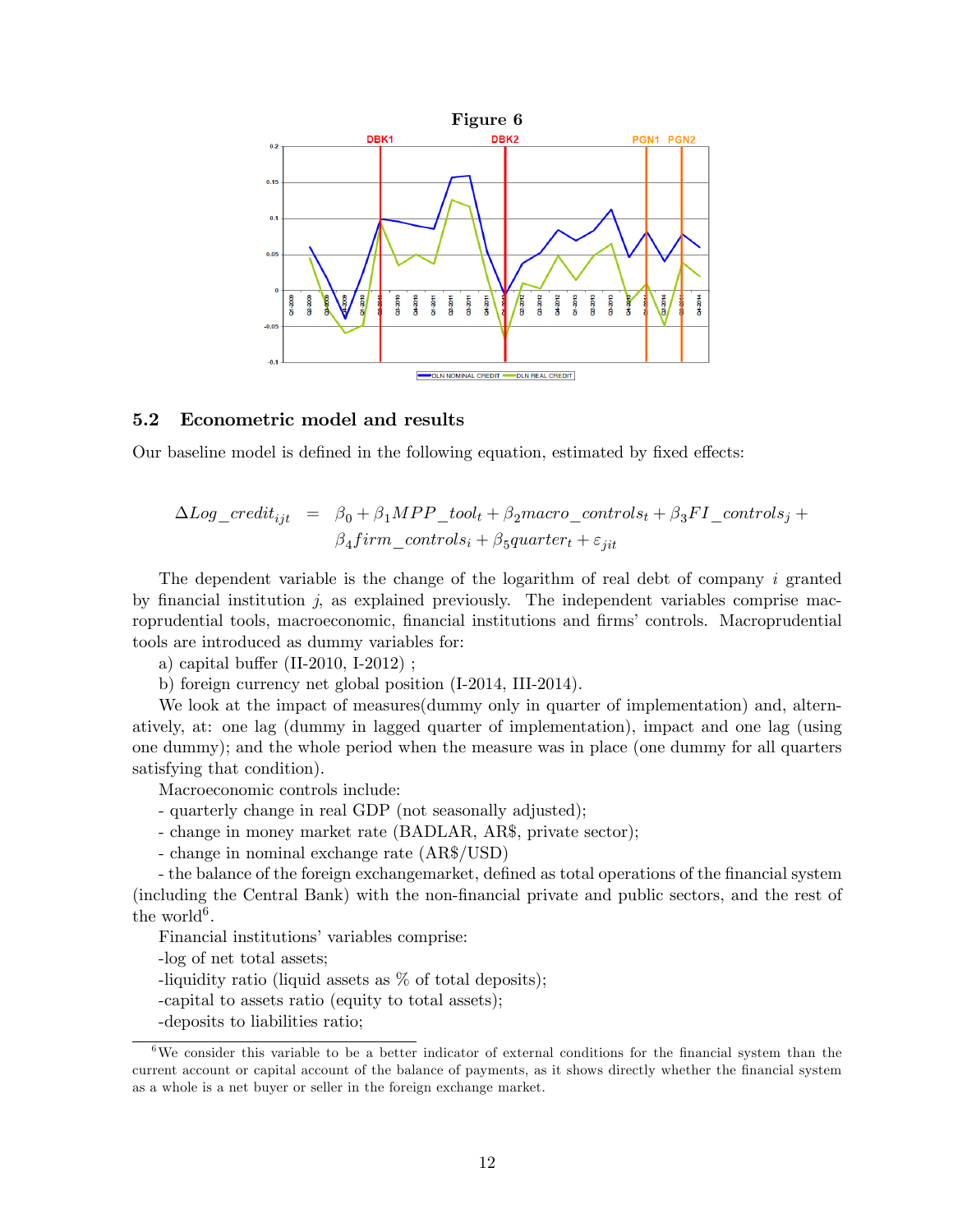-dummies for type of FI: public bank, private bank (domestic/foreign owned), non-banking  $FI<sup>7</sup>$ .

And we chose the following control variables at the firm level:

-type of credit that the Örm has taken;

-log of number of FIs that the firm is working with in each quarter;

There are also Örm data on economic sector, geographic location and type of legal person, but as these features do not change over time, they do not show up in the fixed effect estimation. Finally, there are quarterly dummies to capture seasonal effects. When running the regressions, we dropped outlying values of real credit growth in the top 1% percentile. Table 1 summarizes descriptive statistics of the dependent variable and the main control variables. Further description and sources of each variable are provided in the Annex.

| Descriptive stadistics              |            |           |              |           |  |  |
|-------------------------------------|------------|-----------|--------------|-----------|--|--|
| <b>Variables</b>                    | Min        | Max       | Mean         | Std. Dev. |  |  |
| DLN MONTO R                         | $-14.35$   | 3.692949  | $-0.0576472$ | 0.8950039 |  |  |
| DLN GDP                             | $-0.09215$ | 0.1270809 | 0.0132184    | 0.0632814 |  |  |
| DBADLAR pri                         | $-4.4819$  | 6.44      | 0.2933992    | 2.356354  |  |  |
| $\triangle exchange$ rate           | $-0.01569$ | 1.5503    | 0.2266692    | 0.3190883 |  |  |
| $\Delta force$ market balance       | $-5037.02$ | 5850.86   | 80.94156     | 3158.053  |  |  |
| Bank capital ratio                  | 2.9932     | 970.44    | 9.501752     | 24.31614  |  |  |
| Bank liquidity                      | 4.5        | 15199.7   | 26.62254     | 87184.25  |  |  |
| $Ln (total \; assets)$              | 1.682275   | 12.7447   | 10.61474     | 1.176209  |  |  |
| Deposits to total liabilities ratio | 0.013339   | 98.13567  | 82.66676     | 4.940417  |  |  |

Table 2 shows the main results for the baseline model: both macroprudential measures have significant effects in all specifications. When we look at the impact in the same quarter the measure was introduced (model 1), the capital buffer initial implementation was negative for credit growth, while its tightening was positive; the reintroduction of limits on foreign currency positions had a positive effect, but its tightening was negative. However, it is advisable to look at longer periods: including the contemporaneus impact and one lag<sup>8</sup> (model 2), the average impact over two quarters (model 3), or the whole time the measure was in place (model 4), we find lower credit growth for all the measures considered here. Finally, if we include not only lags for the regressors but also lags for the controls (model 5), there is a negative average effect of the capital buffer on credit growth over two quarters when it was introduced and when it was tightened; and a positive effect of foreign currency limits when reintroduced, but a negative one when tightened.

Besides statistical signicance, estimated coefficients show economic significance. The introduction of the capital buffer reduces firms' credit growth by  $1\%$  to  $3\%$  quarterly (on average over two quarters), and by 2% quarterly during the whole period of implementation; there is higher impact of the tightening of this measure, that ranges from -7% to -11% quarterly. Limits to the global currency position also yield effects lower than  $-10\%$  quarterly; but, as discussed in the previous paragraph, under two specifications their introduction shows a positive sign.

 $^7$ This variables do not appear in the fixed effect specification, but are included in alternative ones we employed, such as random effects.

<sup>8</sup>With quarterly data, it is advisable to look at up to four lags; this, however, is feasible within our sample for the capital buffer but not for the global currency position limit. We leave for future work to run a model of the fomer measure with up to four lags.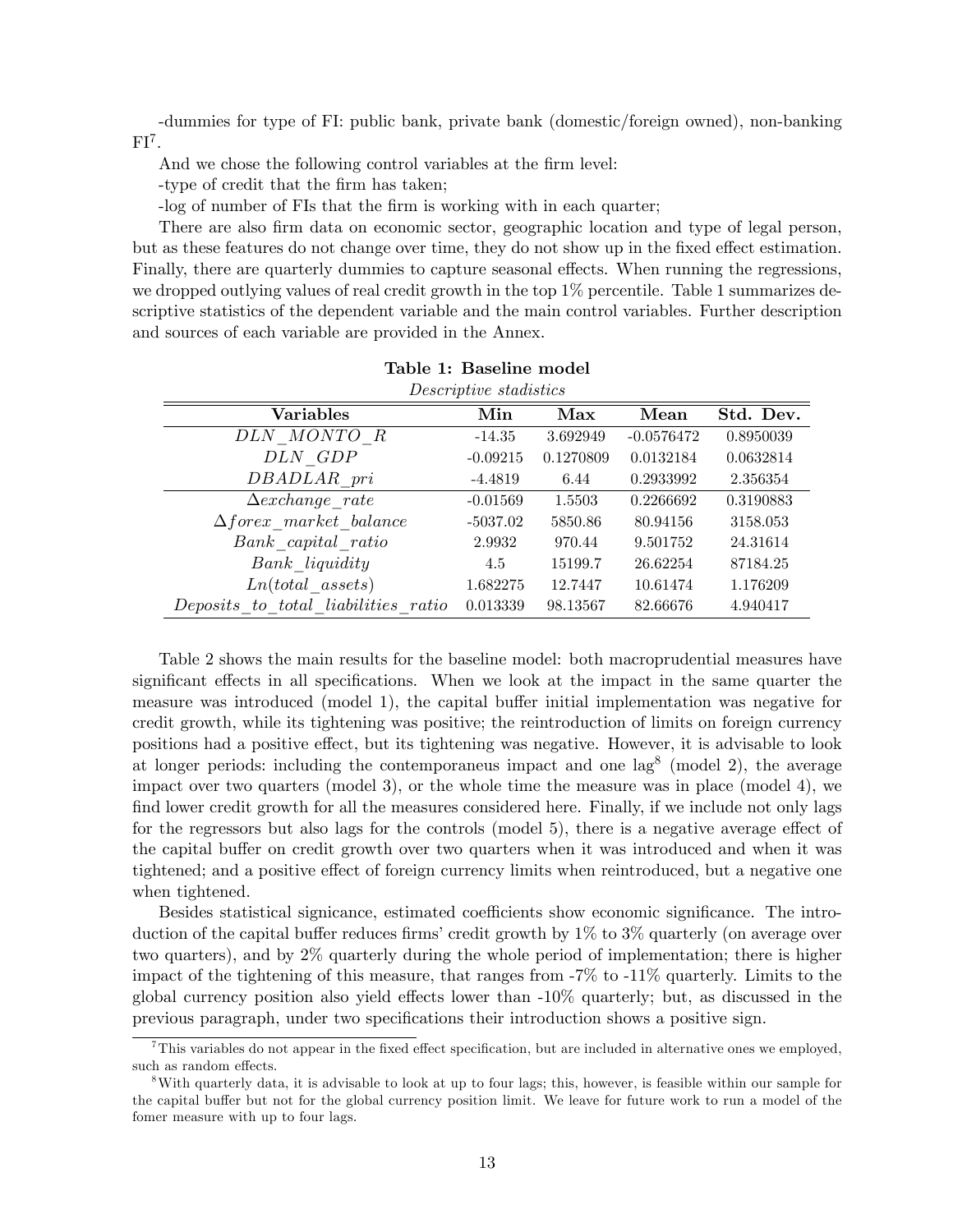Estimated signs on control variables also merit a mention. GDP growth is not significant for the impact estimation and for the whole period the policies were in place; but its lagged value is positive and significant; the contemporary and lagged values are positive and significant in the equation with impact and lag dummies of the policy variables (not reported here). Money market interest rates are associated to lower credit growth in eq..; when both contemporaneous and lagged effects are allowed for, the impact is negative but the lag is positive, while the sum of both coefficients is still negative. In general, exchange rate depreciation (i.e. the local currency depreciating with respect to the US dollar) weighs negatively on credit growth, while a higher balance of the foreign exchange market is usually (but not in every specification) associated to higher credit growth. The latter two effects are consistent with anecdotal evidence of the disruptive impact on financial stability of foreign exchange depreciations and foreign exchange market turbulence. As for financial institutions' controls, banks with more capital and liquidity, and with a higher share of deposits to total assets, generally show higher credit growth granted to Örms; their size as measured by total assets, however, appears to be negatively linked to credit growth. Finally, firms control show that those companies working with a larger quantity of Önancial institutions also hold credit at higher rates; and that the type of credit they hold is related to its growth.

We then restrict the sample to firms that held debt in all quarters during the estimation period (table 3): they represent the relatively more important ones in terms of size and share in the credit market. In this case, the average effect over two quarters is negative for all the measures analyzed, and the same applies to the average effect during the whole time they were in place. When we also include lag of the control variables, we find that capital buffers weigh negatively on credit growth on average over two quarters, as does the tightening of the foreign currency position; but the opposit applies to the introduction of such limits. Estimated coefficients are generally lower in this subsample, which we interpret as a difference between intensive and extensive margins: the latter would be somewhat lower than the former, implying a higher impact on credit growth through the granting of credit to less companies than to less credit to the same firms.

As the ultimate aim of macroprudential policy should be to strengthen the resilience of the financial system, we want to incorporate an indicator of solvency risk: the model is estimated for growth of non-performing loans, as classified by financial institutions (table 4). For the complete sample, capital buffer implementation and its tightening decreased non-performing credit growth at the Örm level on impact (same quarter of implementation), just as the re-introduction of a ceiling on the foreign currency position did; but there is a small positive impact of the tightening of such ceiling. The average effect over two quarters is negative for all measures, and the same applies to the effect during the whole time they were in place; this is robust to introducing lags in the control variables. Thus, we can say that both type of measures actually contributed to decreasing  $ex$  post riskier loans in banks' portfolios. There are two additional takeaways here: the introduction of the capital buffer shows a higher estimated impact on NPLs than on total credit, in any of the models employed; and the re-introduction of the global net currency position shows a negative on NPL growth effect over two quarters when controls are lagged, whereas for total credit such estimated impact was positive.

We also look at the impact of macroprudential policies on growth of non-performing loans of firms that are present during the whole sampling period (table 5): the introduction and tightening of the capital buffer decreases NPL growth both on average during the first two quarters after implementation, and during the whole period the measure was in place; the re-introduction of a limit on the global foreign currency position works in the same direction. The tightening of such position, however, carries a negative sign on NPL growth for the first two quarters of implementation, but not for the whole time the measure was in place. When control variables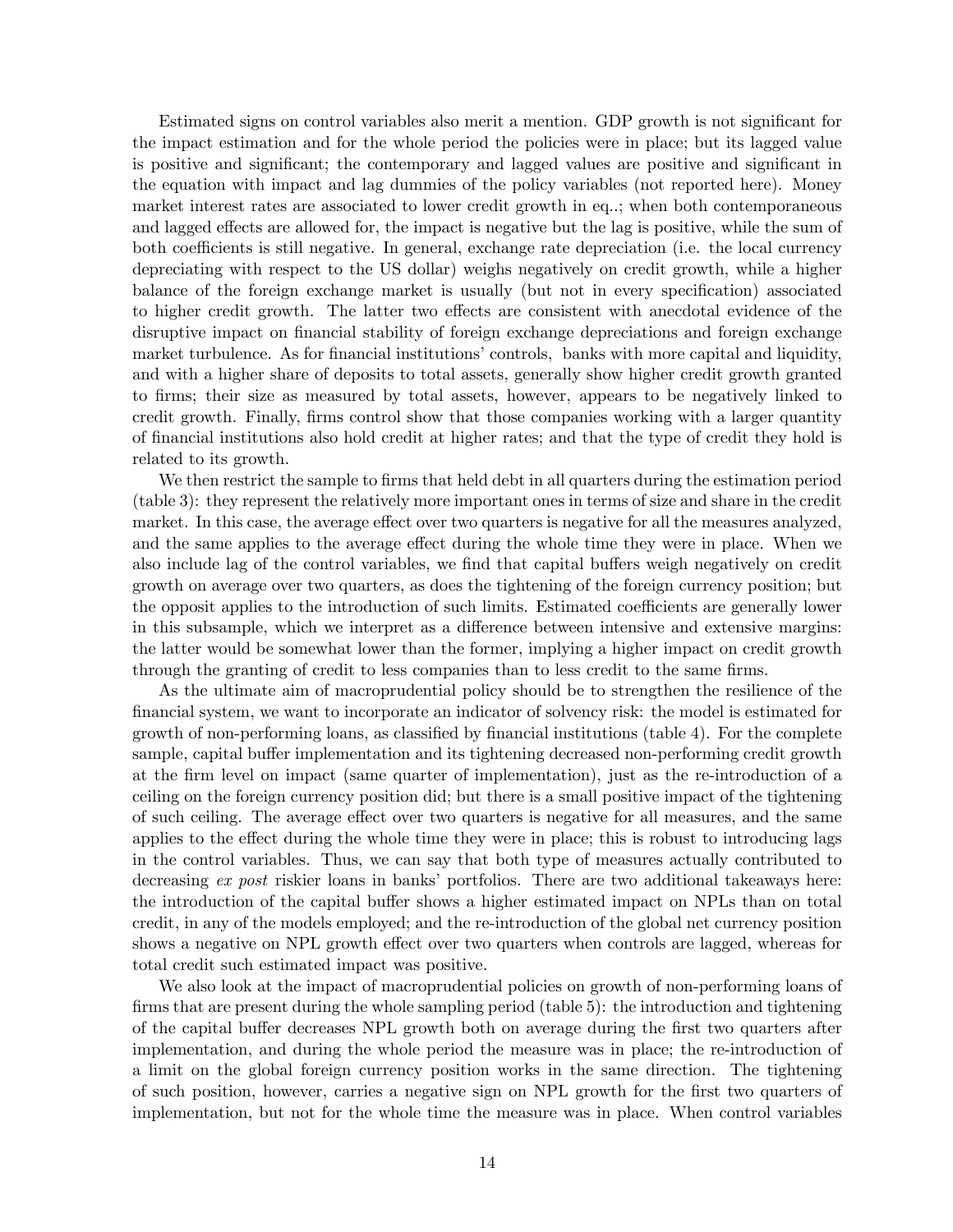are lagged, all measures show a negative impact in the Örst two quarters of implementation. Here, once again we find that the introduction of the capital buffer entails a higher impact for NPLs than for total credit, in all models employed; and that the re-introduction of the global net foreign currency position goes from a positive to negative effect on growth when we look at NPL instead of total credit, and lags for controls.

We enrich model specification by allowing for interaction terms between policy and control variables (table 6). For expositional ease, we will focus on policy dummies active during the whole period of each measure's implementation. The interaction between the capital buffer's introduction and financial institutions' controls shows that banks with higher capital and higher total assets felt a marginally higher impact of the measure; while the opposit applies to banks with a higher share of deposits to total liabilities; there is no significant interaction with liquidity. The tightening of the buffer offers comparable readings in terms of size, except that banks with more assets can actually offset part of the measure's impact. As for the re-introduction of the global foreign currency position limit, there is no association of its impact with capital or liquidity, but bigger institutions in terms of assets evidence a higher impact of the measure, while those with a higher share of deposits in their liability structure show a lower effect. The tightening of this limit involves a bigger effect on credit growth for bigger banks in terms of capital and assets, but a lower one for those with a higher deposit-to-liabilities ratio; there is, once again, no discernible association with liquidity. Generally, at least one measure of bank size interacts negatively with the measure, denoting a more important impact of macroprudential policy on bigger banks, while there is no association with institutions' liquidity.

In the sample with firms that are always present in the credit market in 2009-2014, we find the same estimated signs for interactions of financial institutions' controls with macroprudential dummies as in the whole sample; we also find that banks that are more liquid see relatively more credit growth when policy is implemented.

Macroprudential policy variables are also interacted with macroeconomic controls: as expected, estimated significant signs of the interaction between all measures analyzied and money market interest rates are negative; however, interaction of GDP growth with the capital buffer is not significant (neither for introduction nor for tightening), whereas it is positive with the limit on global foreign currency position. It should be noted that when the average impact over two quarters is measured, the interaction between GDP growth and the introduction of the capital buffer is negative, suggesting that this measure contributes additionally to curbing credit growth during upswings of economic activity; this can be seen as reinforcing its macroprudential nature.

We also run the models using a random effects specification (not reported here but available on request from the authors), as this allows for both variations between and within individual Örm credit relationships; and performed the Hausman test between random and fixed effect models. The null hypothesis of equality of estimated coefficients was rejected: based on the consistency of fixed effects estimation, this suggest the lack of exogeneity of regressors with respect to the unobservable random component in the random effects model. The result thus leads us to favour the fixed effects specification.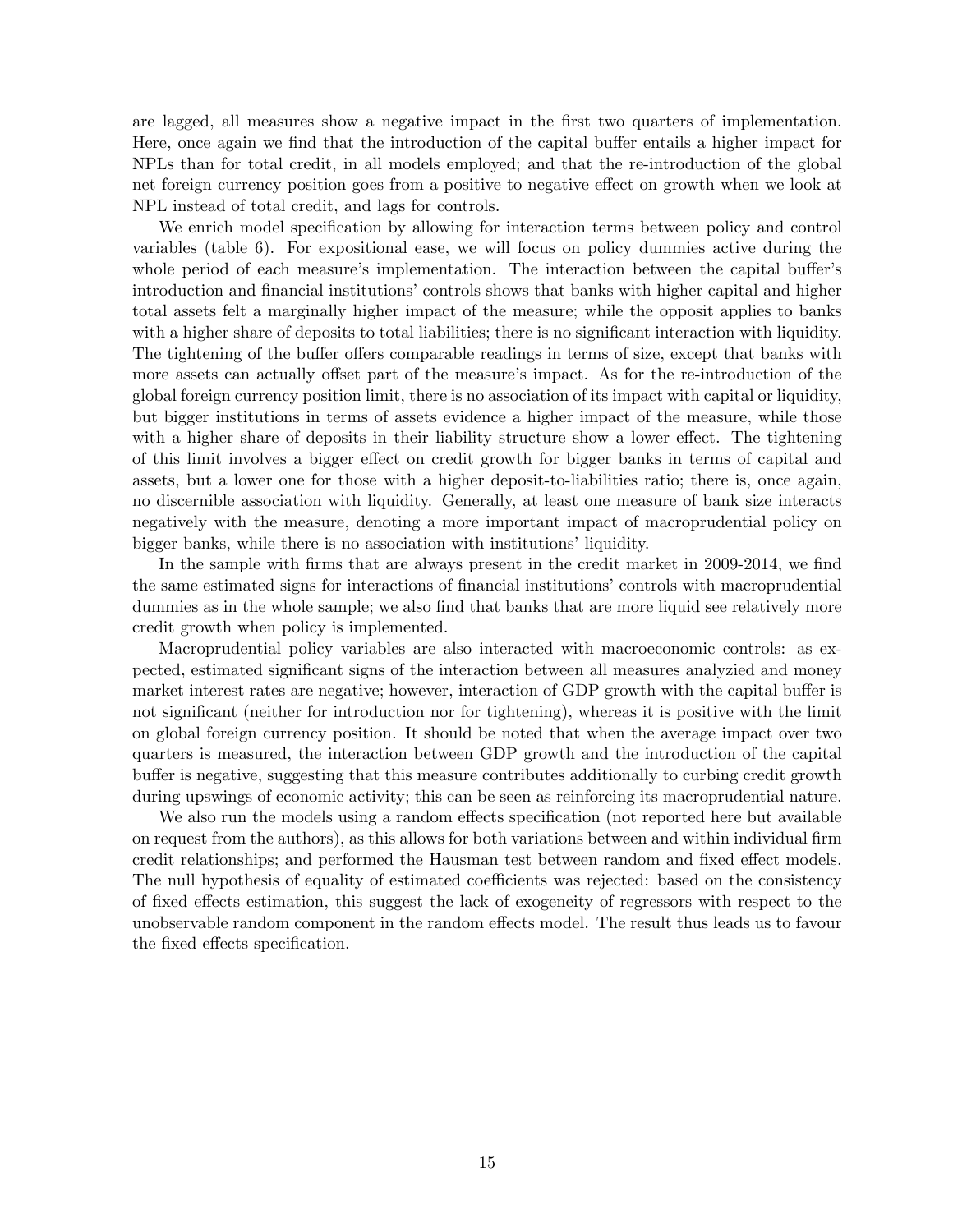# Table 2: Baseline model.

|                                    |                              | All firms, total credit        |                                                        |                                                                         |                                                   |
|------------------------------------|------------------------------|--------------------------------|--------------------------------------------------------|-------------------------------------------------------------------------|---------------------------------------------------|
|                                    | $\mathbf{1}$                 | 2                              | 3                                                      | 4                                                                       | 5                                                 |
| Dependent variable:<br>DLN_MONTO_R | Impact effect                | Impact effect<br>and lags      | Impact effect<br>and lags as an<br>only dummy          | Effect during<br>complete period and lags as an<br>οf<br>implementation | Impact effect<br>only dumy (with<br>lag controls) |
| DBK1_I                             | $-0.01303***$<br>$-0.003034$ | 0.05470 ***<br>$-0.003726$     |                                                        |                                                                         |                                                   |
| DBK2_I                             | $0.03192***$<br>$-0.00304$   | $-0.1367***$<br>$-0.003892$    |                                                        |                                                                         |                                                   |
| PGN1_I                             | $0.2797***$<br>$-0.00695$    | 0.4486 ***<br>$-0.01115$       |                                                        |                                                                         |                                                   |
| PGN2_I                             | $-0.04653***$<br>$-0.00257$  | $-0.1930***$<br>$-0.00338$     |                                                        |                                                                         |                                                   |
| DBK1_I_L1                          |                              | $-0.05075***$<br>$-0.002925$   |                                                        |                                                                         |                                                   |
| DBK2_I_L1                          |                              | $-0.2088***$<br>$-0.004337$    |                                                        |                                                                         |                                                   |
| PGN1_I_L1                          |                              | $-0.1110***$<br>$-0.003287$    |                                                        |                                                                         |                                                   |
| PGN2_I_L1                          |                              | $-0.1873***$<br>$-0.002881$    |                                                        |                                                                         |                                                   |
| DBK1_C1                            |                              |                                | $-0.01139***$<br>$-0.001958$                           |                                                                         | $-0.03411***$<br>(0.002485)                       |
| DBK2_C1                            |                              |                                | $-0.07137***$<br>$-0.00279$                            |                                                                         | $-0.09682***$<br>(0.005417)                       |
| PGN1_C1                            |                              |                                | $-0.1606***$<br>$-0.003058$                            |                                                                         | $0.1307***$<br>(0.008358)                         |
| PGN2 C1                            |                              |                                | $-0.1155***$                                           |                                                                         | $-0.1297***$                                      |
| DBK1_E                             |                              |                                | $-0.002187$                                            | $-0.02249***$                                                           | (0.002783)                                        |
| DBK2_E                             |                              |                                |                                                        | $-0.00175$<br>$-0.1124***$                                              |                                                   |
| PGN1_E                             |                              |                                |                                                        | $-0.002163$<br>$-0.1683***$<br>$-0.002903$                              |                                                   |
| PGN2_E                             |                              |                                |                                                        | $-0.1116***$<br>$-0.002014$                                             |                                                   |
| DLN_GDP_R                          | 0.02756<br>$-0.03927$        | $-2.3830***$<br>$-0.06995$     | $-0.3084***$<br>-0.04281                               | $-0.007041$<br>$-0.0342$                                                | $-0.1426$                                         |
| DBADLAR_PRI                        | $0.01150***$<br>$-0.0003065$ | $-0.006835***$<br>$-0.0004046$ | 0.001329 ***<br>$-0.0003508$                           | $-8.612e-04**$<br>$-0.0003393$                                          | (0.08914)<br>$-0.007347***$<br>$(5.411e-04)$      |
| $\Delta$ exchange rate             | $-0.2505***$<br>$-0.005058$  | $-0.3928***$<br>$-0.007927$    | $0.02431***$<br>$-0.002768$                            | $0.07443***$<br>$-0.003009$                                             | $-0.09843***$<br>(0.005029)                       |
| $\Delta$ foreign_XR_balance        | $-2.21E-07$                  | $-0.00000029$                  | -5.111e-06*** 3.060e-06*** 5.369e-06***<br>$-2.71E-07$ | 2.962e-06***<br>$-2.29E-07$                                             | 6.901e-06***<br>$(3.014e-07)$                     |
| DLN_GDP_R_L1                       |                              |                                |                                                        |                                                                         | $0.2813***$<br>(0.05551)                          |
| DBADLAR PRI L1                     |                              |                                |                                                        |                                                                         | 0.001233***<br>$(4.173e-04)$                      |
| $\Delta$ exchange rate L1          |                              |                                |                                                        |                                                                         | $-0.2229***$<br>(0.007105)                        |
| ∆ foreign_XR_balance_L1            |                              |                                |                                                        |                                                                         | $-5.956e-07*$<br>$(3.548e-07)$                    |

# (continued)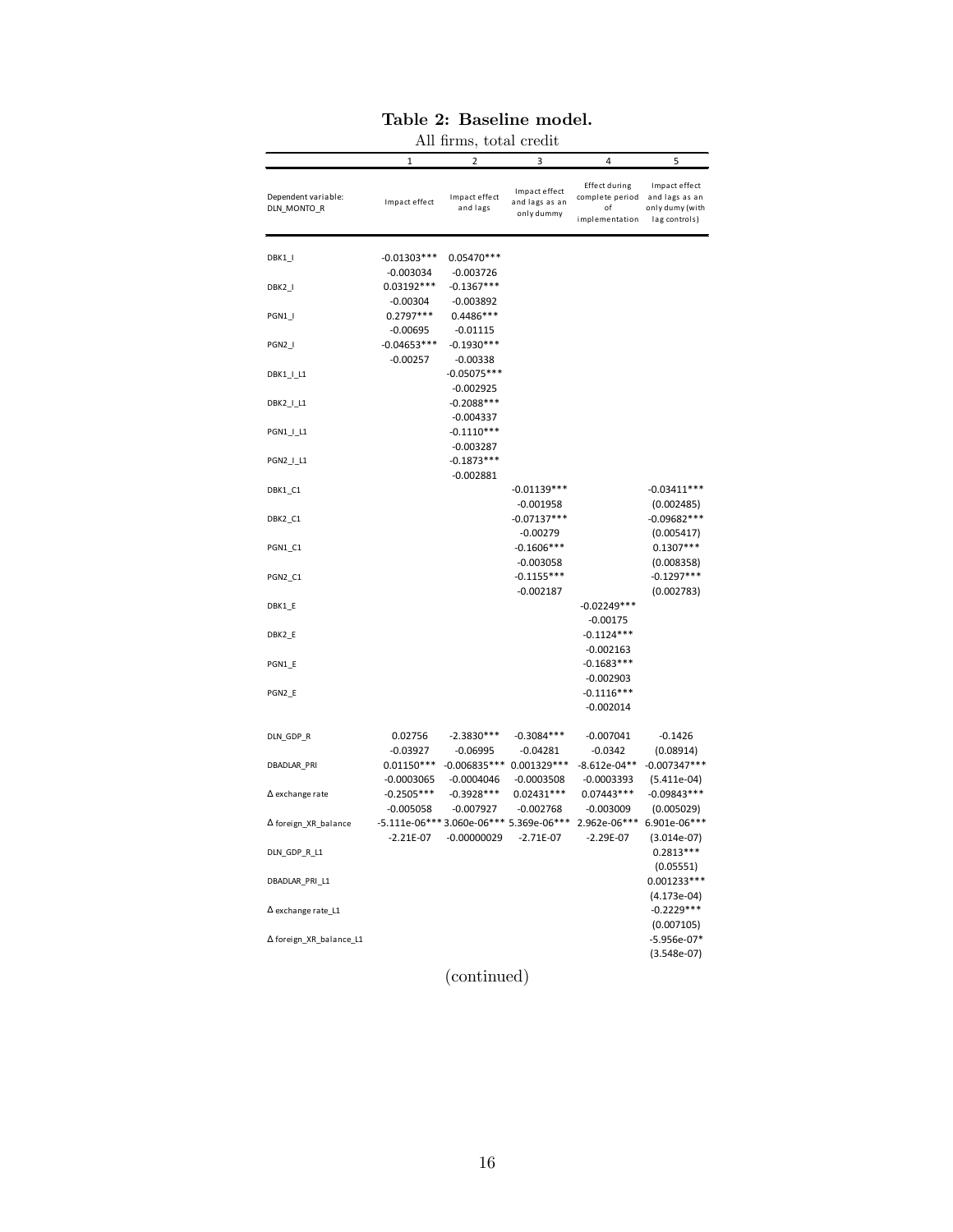#### Table 2 (continued): Baseline model.

|                                           |                | All firms, total credit |                             |                |                 |
|-------------------------------------------|----------------|-------------------------|-----------------------------|----------------|-----------------|
| Bank_capital_ratio_L1                     | $-0.001017***$ |                         | 0.002978 *** - 0.003455 *** | $0.002298***$  | $-2.710e-04$    |
|                                           | $-0.0003837$   | $-0.0003879$            | $-0.000372$                 | $-0.00038$     | $(4.798e-04)$   |
| Bank_Liquidity_L1                         | 4.41E-07       | 3.435e-06***            | 4.36E-07                    | 4.175e-06***   | 2.385e-06***    |
|                                           | $-1.406E-06$   | $-1.106E-06$            | $-1.091E-06$                | $-0.000001123$ | $(7.713e-07)$   |
| Ln(total_assets)_L1                       | $-0.3015***$   | $-0.06230***$           | $-0.2866$ ***               | $-0.04928***$  | $-0.05468$ ***  |
|                                           | $-0.005937$    | $-0.006822$             | $-0.005482$                 | $-0.006995$    | (0.01180)       |
| Deposits_to_totliabilities_L1 4.359e-04** |                | $0.001112***$           | 0.0000851                   | $0.001867***$  | 0.003320 ***    |
|                                           | $-0.0001808$   | $-0.0001819$            | $-0.0001805$                | $-0.0001882$   | $(2.574e-04)$   |
| Bank_capital_ratio_L2                     |                |                         |                             |                | 0.004582 ***    |
|                                           |                |                         |                             |                | $(4.917e-04)$   |
| Bank_Liquidity_L2                         |                |                         |                             |                | 5.495e-08       |
|                                           |                |                         |                             |                | $(7.542e-07)$   |
| Ln(total_assets)_L2                       |                |                         |                             |                | $-0.02784**$    |
|                                           |                |                         |                             |                | (0.01167)       |
| Deposits_to_totliabilities_L2             |                |                         |                             |                | $-0.001999$ *** |
|                                           |                |                         |                             |                | $(2.506e-04)$   |
| LNNBCRASUP                                | $0.01057***$   | $0.01158***$            | 0.009993***                 | $0.01352***$   | $0.01561***$    |
|                                           | $-0.002041$    | $-0.002041$             | $-0.002042$                 | $-0.002042$    | (0.002102)      |
|                                           |                |                         |                             |                |                 |
| grlin2                                    | 0.09255***     | $0.09028***$            | 0.08917***                  | 0.08942 ***    | $0.09177***$    |
|                                           | $-0.002588$    | $-0.002605$             | $-0.002593$                 | $-0.002605$    | (0.002681)      |
| grlin3                                    | $-0.1020***$   | $-0.09658***$           | $-0.09115***$               | $-0.1006***$   | $-0.08663***$   |
|                                           | $-0.01317$     | $-0.01312$              | $-0.01313$                  | $-0.01314$     | (0.01336)       |
| grlin4                                    | $0.08747***$   | 0.09442 ***             | $0.08911***$                | 0.09502 ***    | $0.09143***$    |
|                                           | $-0.00244$     | $-0.002446$             | $-0.002446$                 | $-0.002448$    | (0.002516)      |
| grlin6                                    | $0.1893***$    | $0.1908***$             | $0.1920***$                 | $0.1902***$    | $0.1902***$     |
|                                           | $-0.003151$    | $-0.003157$             | $-0.003158$                 | $-0.003156$    | (0.003213)      |
| grlin7                                    | $0.2356***$    | $0.2291***$             | $0.2155***$                 | $0.2288***$    | $0.2336***$     |
|                                           | $-0.007737$    | $-0.007787$             | $-0.007799$                 | $-0.007767$    | (0.007874)      |
| Constant                                  | $3.1069***$    | $0.3123***$             | 2.9716***                   | 0.2986***      | $0.6423***$     |
|                                           | $-0.06173$     | $-0.07408$              | $-0.05618$                  | $-0.07511$     | (0.08207)       |
|                                           |                |                         |                             |                |                 |
| Debtor-Bank FE                            | Yes            | Yes                     | Yes                         | Yes            | Yes             |
| Seasonal Dummies                          | Yes            | Yes                     | Yes                         | Yes            | Yes             |
| Observations                              | 4,455,316      | 4,455,316               | 4,455,316                   | 4,455,316      | 4,277,178       |
| R-squared                                 | 0.007          | 0.008                   | 0.007                       | 0.008          | 0.008           |
| Number of RELA_id                         | 457,671        | 457,671                 | 457,671                     | 457,671        | 448,785         |

Robust standard errors in parentheses

\*\*\* p<0.01, \*\* p<0.05, \* p<0.1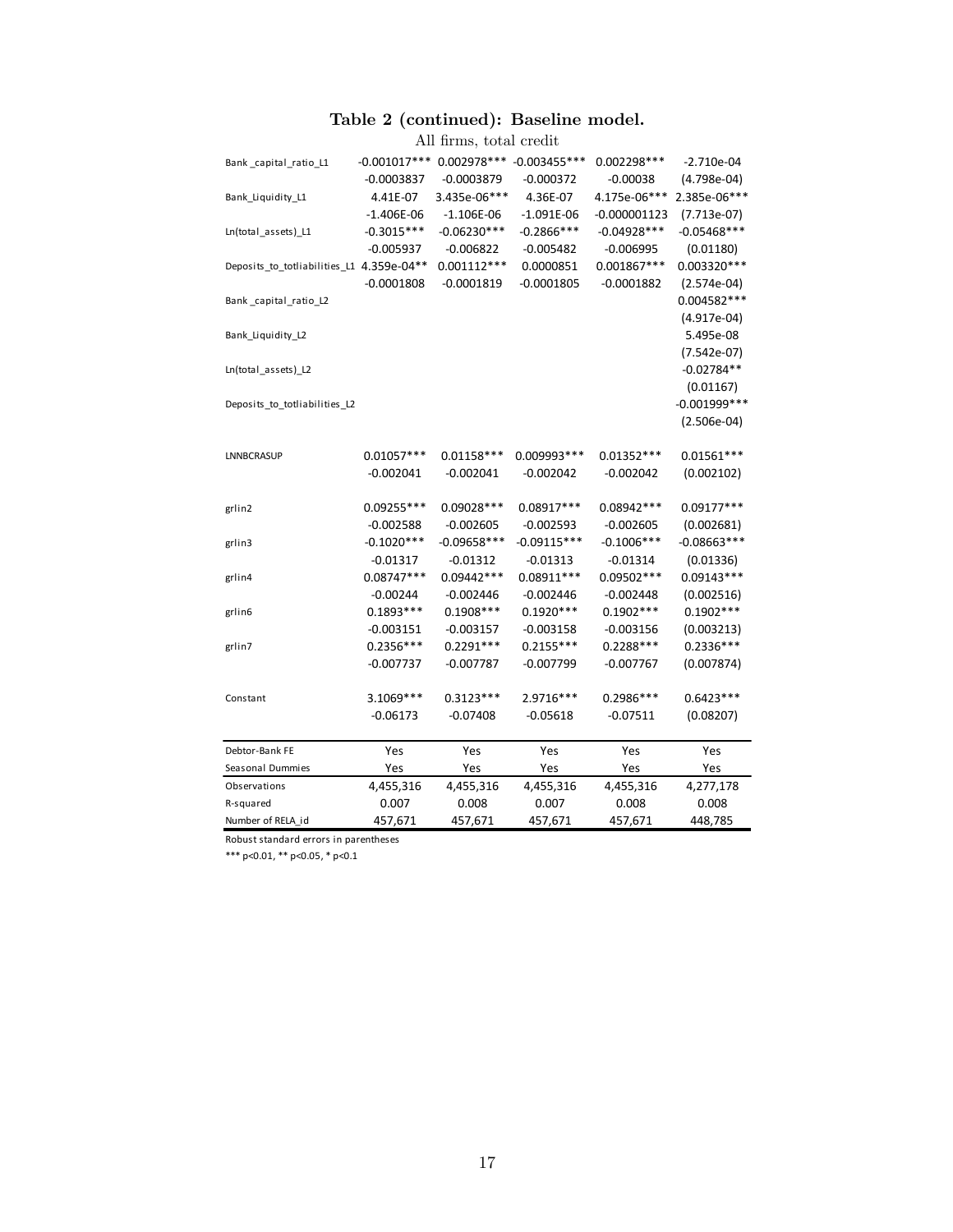|                                    | r irms with ucbe in an perious,<br>$\mathbf{1}$ | $\overline{2}$                              | 3                                             | votal create<br>4                                        | 5                                                                   |
|------------------------------------|-------------------------------------------------|---------------------------------------------|-----------------------------------------------|----------------------------------------------------------|---------------------------------------------------------------------|
|                                    |                                                 |                                             |                                               |                                                          |                                                                     |
| Dependent variable:<br>DLN_MONTO_R | Impact effect                                   | Impact effect<br>and lags                   | Impact effect<br>and lags as an<br>only dummy | Effect during<br>complete period<br>of<br>implementation | Impact effect<br>and lags as an<br>only dumy (with<br>lag controls) |
| DBK1_I                             | $0.01298***$<br>(0.003580)                      | 0.06243***<br>(0.004350)                    |                                               |                                                          |                                                                     |
| DBK2_I                             | $0.006153*$<br>(0.003480)                       | $-0.1266***$<br>(0.004476)                  |                                               |                                                          |                                                                     |
| PGN1 I                             | 0.2689***<br>(0.008166)                         | $0.3851***$<br>(0.01285)                    |                                               |                                                          |                                                                     |
| PGN2 I                             | $-0.03279***$<br>(0.003109)                     | $-0.1428***$<br>(0.003956)                  |                                               |                                                          |                                                                     |
| DBK1_I_L1                          |                                                 | $-0.05129***$<br>(0.003376)                 |                                               |                                                          |                                                                     |
| DBK2_I_L1                          |                                                 | $-0.1738***$<br>(0.005064)<br>$-0.09659***$ |                                               |                                                          |                                                                     |
| PGN1   L1<br>PGN2_I_L1             |                                                 | (0.003906)<br>$-0.1368***$                  |                                               |                                                          |                                                                     |
| DBK1_C1                            |                                                 | (0.003412)                                  | $-0.006445***$                                |                                                          | $-0.03113***$                                                       |
| DBK2 C1                            |                                                 |                                             | (0.002299)<br>$-0.05770***$                   |                                                          | (0.002919)<br>$-0.08845***$                                         |
| PGN1_C1                            |                                                 |                                             | (0.003282)<br>$-0.1406***$<br>(0.003646)      |                                                          | (0.006379)<br>$0.1116***$<br>(0.009695)                             |
| PGN2_C1                            |                                                 |                                             | $-0.07515***$<br>(0.002607)                   |                                                          | $-0.08992***$<br>(0.003279)                                         |
| DBK1 E                             |                                                 |                                             |                                               | $-0.01255***$<br>(0.002024)                              |                                                                     |
| DBK2 E                             |                                                 |                                             |                                               | $-0.08826***$<br>(0.002466)                              |                                                                     |
| PGN1 E                             |                                                 |                                             |                                               | $-0.1478***$<br>(0.003458)                               |                                                                     |
| PGN2 E                             |                                                 |                                             |                                               | $-0.07112***$<br>(0.002400)                              |                                                                     |
| Debtor-Bank FE                     | Yes                                             | Yes                                         | Yes                                           | Yes                                                      | Yes                                                                 |
| Seasonal Dummies                   | Yes                                             | Yes                                         | Yes                                           | Yes                                                      | Yes                                                                 |
| Observations                       | 2,583,803                                       | 2,583,803                                   | 2,583,803                                     | 2,583,803                                                | 2,480,759                                                           |
| R-squared                          | 0.007                                           | 0.008                                       | 0.007                                         | 0.008                                                    | 0.008                                                               |
| Number of RELA_id                  | 182,690                                         | 182,690                                     | 182,690                                       | 182,690                                                  | 180,470                                                             |

#### Table 3: Baseline model, modified sample Firms with debt in all periods, total credit

Robust standard errors in parentheses

\*\*\* p<0.01, \*\* p<0.05, \* p<0.1

Note: all models include macroeconomic, financial institutions and firm controls (not shown here, available on request)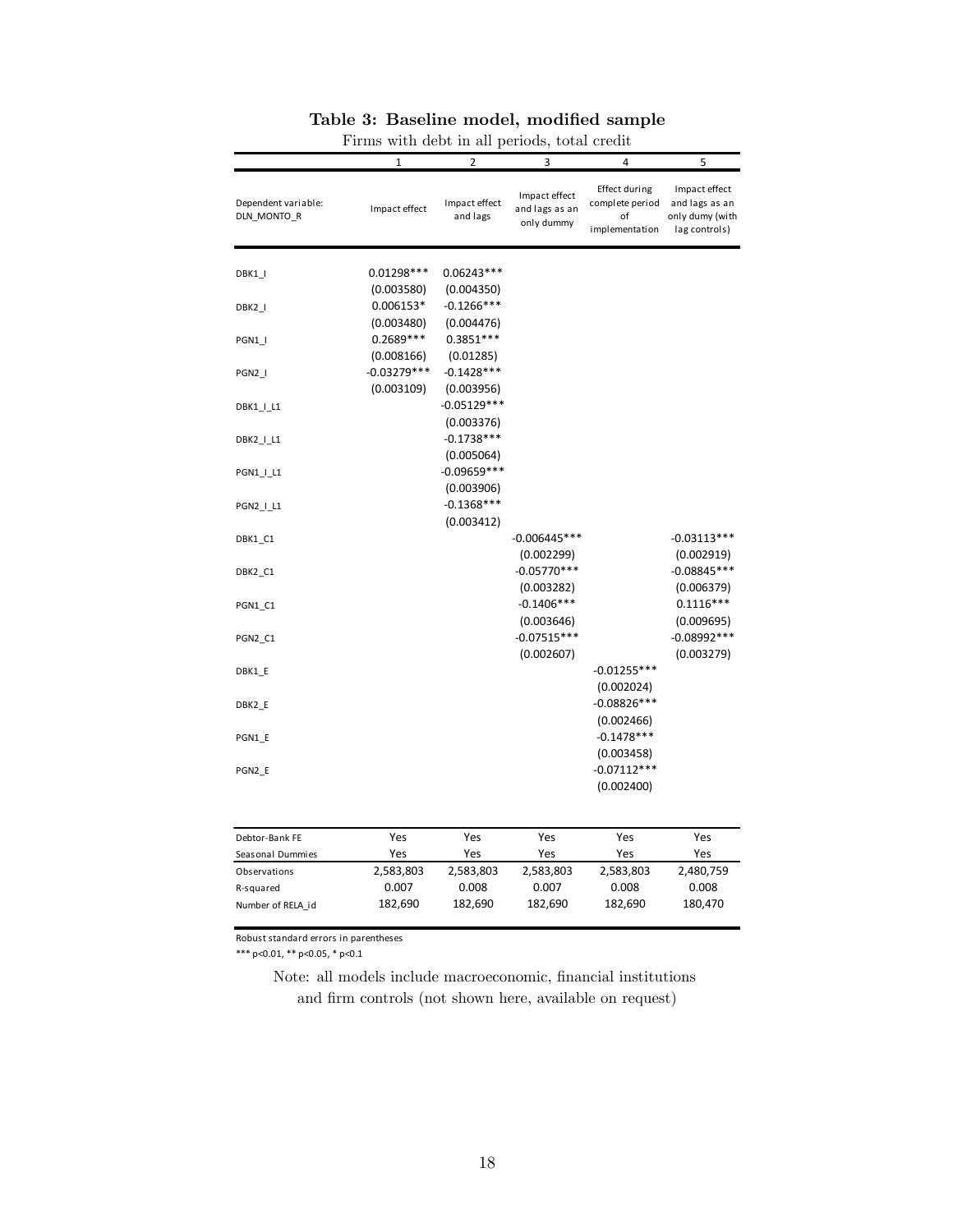|                                    |               | ÷.                        | ပ                           |                                                                      |                                                                     |
|------------------------------------|---------------|---------------------------|-----------------------------|----------------------------------------------------------------------|---------------------------------------------------------------------|
|                                    | $\mathbf{1}$  | 2                         | 3                           | 4                                                                    | 5                                                                   |
| Dependent variable:<br>DLN_MONTO_R | Impact effect | Impact effect<br>and lags | Impact effect<br>only dummy | Effect during<br>and lags as an complete period of<br>implementation | Impact effect<br>and lags as an<br>only dumy (with<br>lag controls) |
| DBK1_I                             | $-0.01121***$ | 0.04885***                |                             |                                                                      |                                                                     |
|                                    | (0.002557)    | (0.002860)                |                             |                                                                      |                                                                     |
| DBK2_I                             | $-0.03296***$ | $-0.1416***$              |                             |                                                                      |                                                                     |
|                                    | (0.002725)    | (0.003309)                |                             |                                                                      |                                                                     |
| PGN1_I                             | $-0.05997***$ | $0.1334***$               |                             |                                                                      |                                                                     |
|                                    | (0.007662)    | (0.009608)                |                             |                                                                      |                                                                     |
| PGN2_I                             | 0.02694 ***   | $-0.06745***$             |                             |                                                                      |                                                                     |
|                                    | (0.002391)    | (0.002903)                |                             |                                                                      |                                                                     |
| DBK1_I_L1                          |               | $-0.08022***$             |                             |                                                                      |                                                                     |
|                                    |               | (0.002370)                |                             |                                                                      |                                                                     |
| DBK2_I_L1                          |               | $-0.1666$ ***             |                             |                                                                      |                                                                     |
|                                    |               | (0.004409)                |                             |                                                                      |                                                                     |
| PGN1_I_L1                          |               | $-0.03621***$             |                             |                                                                      |                                                                     |
|                                    |               | (0.003369)                |                             |                                                                      |                                                                     |
| PGN2_I_L1                          |               | $-0.08824***$             |                             |                                                                      |                                                                     |
|                                    |               | (0.002609)                |                             |                                                                      |                                                                     |
| DBK1_C1                            |               |                           | $-0.03061***$               |                                                                      | $-0.04962***$                                                       |
|                                    |               |                           | (0.001571)                  |                                                                      | (0.002003)                                                          |
| DBK2_C1                            |               |                           | $-0.1029***$                |                                                                      | $-0.02541***$                                                       |
|                                    |               |                           | (0.002945)                  |                                                                      | (0.004955)                                                          |
| PGN1_C1                            |               |                           | $-0.06857***$               |                                                                      | $-0.09147***$                                                       |
|                                    |               |                           | (0.003307)                  |                                                                      | (0.007289)                                                          |
| PGN2_C1                            |               |                           | $-0.04369***$               |                                                                      | $-0.03862***$                                                       |
|                                    |               |                           | (0.002087)                  |                                                                      | (0.002509)                                                          |
| DBK1_E                             |               |                           |                             | $-0.04872***$                                                        |                                                                     |
|                                    |               |                           |                             | (0.001431)                                                           |                                                                     |
| DBK2_E                             |               |                           |                             | $-0.07933***$                                                        |                                                                     |
|                                    |               |                           |                             | (0.001795)                                                           |                                                                     |
| PGN1_E                             |               |                           |                             | $-0.03757***$                                                        |                                                                     |
|                                    |               |                           |                             | (0.003270)                                                           |                                                                     |
| PGN2_E                             |               |                           |                             | $-0.008149***$                                                       |                                                                     |
|                                    |               |                           |                             | (0.001920)                                                           |                                                                     |
| Debtor-Bank FE                     | Yes           | Yes                       | Yes                         | Yes                                                                  | Yes                                                                 |
| Seasonal Dummies                   | Yes           | Yes                       | Yes                         | Yes                                                                  | Yes                                                                 |
| Observations                       | 671,859       | 671,859                   | 671,859                     | 671,859                                                              | 640,723                                                             |
| R-squared                          | 0.016         | 0.020                     | 0.019                       | 0.019                                                                | 0.018                                                               |
| Number of RELA id                  | 84,125        | 84,125                    | 84,125                      | 84,125                                                               | 81,289                                                              |
|                                    |               |                           |                             |                                                                      |                                                                     |

| All firms, non-performing loans only |  |  |  |  |  |
|--------------------------------------|--|--|--|--|--|
|--------------------------------------|--|--|--|--|--|

Robust standard errors in parentheses

\*\*\* p<0.01, \*\* p<0.05, \* p<0.1

Note: all models include macroeconomic, financial institutions and firm controls (not shown here, available on request)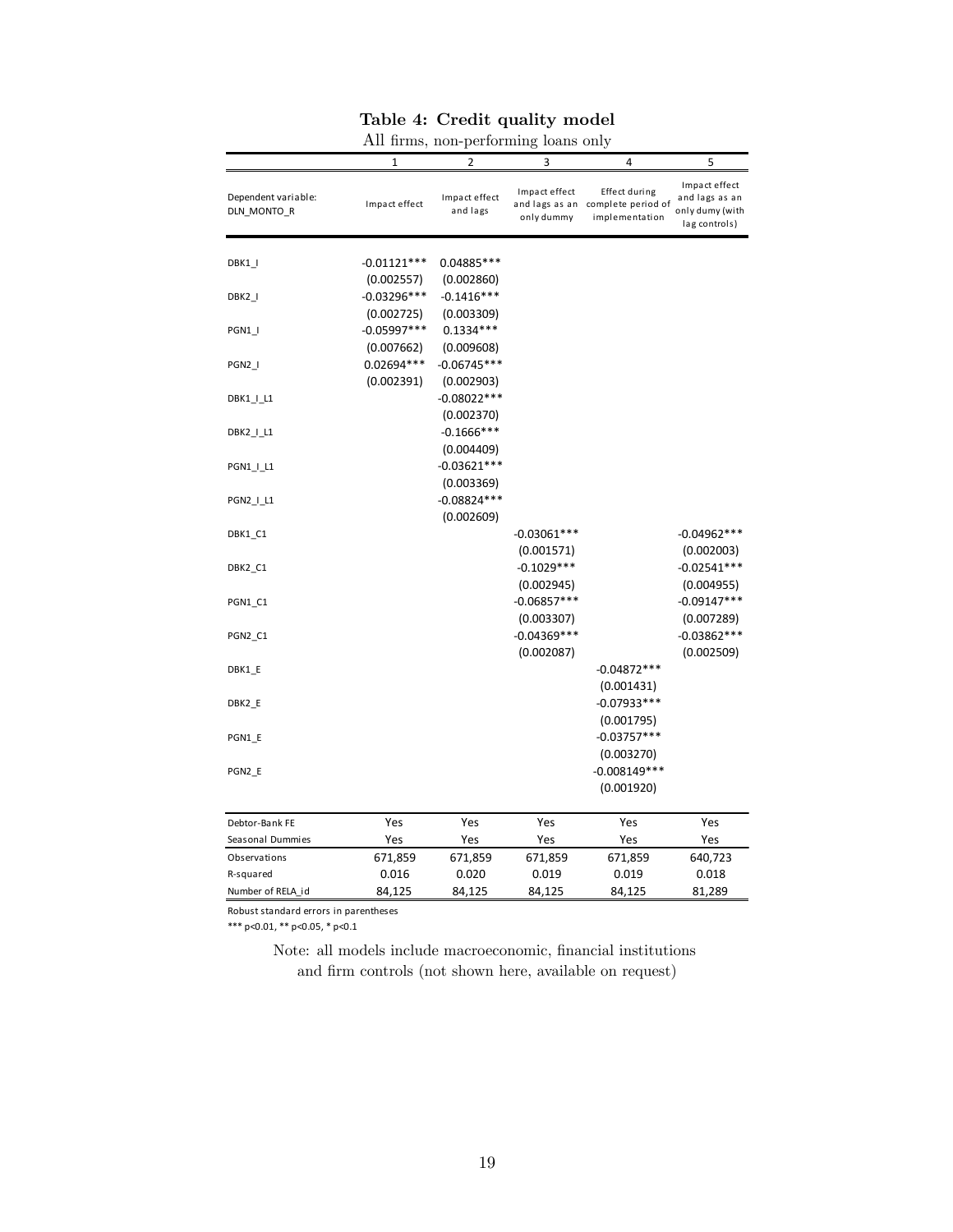#### Table 5: Credit quality model, modified sample

|                                                                                                                                                                                                                            | 1                                                                                                                     | 2                                                                                                                                                                                                                                                | 3                                                                                                                        | 4                                                                                                                       | 5                                                                                                                        |
|----------------------------------------------------------------------------------------------------------------------------------------------------------------------------------------------------------------------------|-----------------------------------------------------------------------------------------------------------------------|--------------------------------------------------------------------------------------------------------------------------------------------------------------------------------------------------------------------------------------------------|--------------------------------------------------------------------------------------------------------------------------|-------------------------------------------------------------------------------------------------------------------------|--------------------------------------------------------------------------------------------------------------------------|
| Dependent variable:<br>DLN_MONTO_R                                                                                                                                                                                         | Impact effect                                                                                                         | Impact effect<br>and lags                                                                                                                                                                                                                        | Impact effect<br>and lags as an<br>only dummy                                                                            | Effect during<br>complete period<br>оf<br>implementation                                                                | Impact effect<br>and lags as an<br>only dumy (with<br>lag controls)                                                      |
| DBK1_I<br>DBK2_I<br>PGN1_I<br>PGN <sub>2</sub><br>DBK1_I_L1<br>DBK2_I_L1<br>PGN1_I_L1<br>PGN2_I_L1<br>DBK1_C1<br>DBK2_C1<br>PGN1_C1<br>PGN <sub>2</sub> C <sub>1</sub><br>DBK1 E<br>DBK2_E<br>PGN1 E<br>PGN <sub>2</sub> E | $0.01075***$<br>(0.002631)<br>$-0.01920***$<br>(0.002568)<br>$0.06528***$<br>(0.006762)<br>$0.02246***$<br>(0.002315) | $0.03451***$<br>(0.002836)<br>$-0.09934***$<br>(0.003056)<br>$0.1113***$<br>(0.009042)<br>$-0.03952***$<br>(0.002675)<br>$-0.06341***$<br>(0.002445)<br>$-0.1165***$<br>(0.004618)<br>$-0.07222***$<br>(0.002978)<br>$-0.04676***$<br>(0.002490) | $-0.02483***$<br>(0.001655)<br>$-0.06207***$<br>(0.002926)<br>$-0.09892***$<br>(0.002863)<br>$-0.01190***$<br>(0.001969) | $-0.03380***$<br>(0.001477)<br>$-0.05214***$<br>(0.001695)<br>$-0.07889***$<br>(0.002767)<br>0.009585 ***<br>(0.001873) | $-0.03549***$<br>(0.002021)<br>$-0.01749***$<br>(0.004772)<br>$-0.06677***$<br>(0.007085)<br>$-0.01523***$<br>(0.002340) |
| Debtor-Bank FE                                                                                                                                                                                                             | Yes                                                                                                                   | Yes                                                                                                                                                                                                                                              | Yes                                                                                                                      | Yes                                                                                                                     | Yes                                                                                                                      |
| <b>Seasonal Dummies</b>                                                                                                                                                                                                    | Yes                                                                                                                   | Yes                                                                                                                                                                                                                                              | Yes                                                                                                                      | Yes                                                                                                                     | Yes                                                                                                                      |
| Observations                                                                                                                                                                                                               | 412,438                                                                                                               | 412,438                                                                                                                                                                                                                                          | 412,438                                                                                                                  | 412,438                                                                                                                 | 395,744                                                                                                                  |
| R-squared                                                                                                                                                                                                                  | 0.013                                                                                                                 | 0.018                                                                                                                                                                                                                                            | 0.016                                                                                                                    | 0.017                                                                                                                   | 32,070                                                                                                                   |
| Number of RELA id                                                                                                                                                                                                          | 32,690                                                                                                                | 32,690                                                                                                                                                                                                                                           | 32,690                                                                                                                   | 32,690                                                                                                                  | 0.016                                                                                                                    |

Firms with debt in all periods, non-performing loans only

Robust standard errors in parentheses

\*\*\* p<0.01, \*\* p<0.05, \* p<0.1

Note: all models include macroeconomic, financial institutions and firm controls (not shown here, available on request)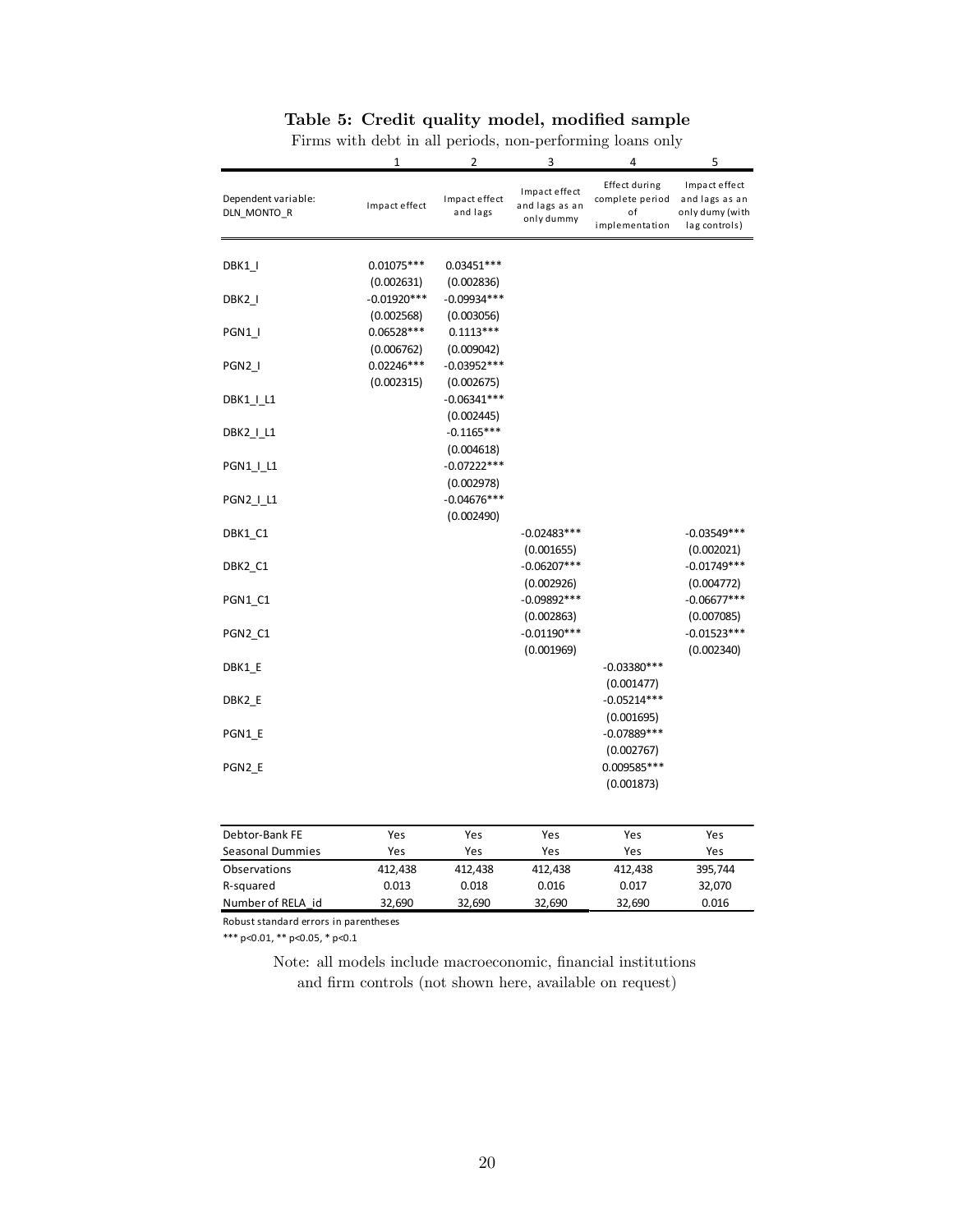| All firms, total credit                |                           |                |                              |  |  |
|----------------------------------------|---------------------------|----------------|------------------------------|--|--|
|                                        | 1                         | 2              | 3                            |  |  |
| Dependent variable: DLNMONTO_R         | Bank-                     | Money market   | GDP                          |  |  |
|                                        | characteristics           |                |                              |  |  |
|                                        |                           | $-0.024518***$ |                              |  |  |
| DBK1 E                                 | $-0.07864***$             |                | $-0.0253115***$              |  |  |
|                                        | (0.01965)<br>$-0.2667***$ | 0.0020614      | 0.0025401<br>$-0.0881894***$ |  |  |
| DBK2 E                                 |                           | $-0.0889689**$ |                              |  |  |
|                                        | (0.02118)                 | 0.0024945      | 0.0027198                    |  |  |
| PGN1_E                                 | $-0.2521***$              | $0.25105***$   | 0.0734587***                 |  |  |
|                                        | (0.01587)                 | 0.0188127      | 0.0087497                    |  |  |
| PGN2 E                                 | $-0.3123***$              | $-0.137031***$ | $-0.1339053***$              |  |  |
|                                        | (0.01757)                 | 0.0028728      | 0.0022938                    |  |  |
|                                        |                           |                |                              |  |  |
|                                        | $-0.002085***$            |                |                              |  |  |
| Bank capital ratio y DBK1_E            |                           |                |                              |  |  |
|                                        | $(3.907e-04)$             |                |                              |  |  |
| Bank liquidity y DBK1_E                | 1.100e-04                 |                |                              |  |  |
|                                        | $(7.036e-05)$             |                |                              |  |  |
| Ln(total_assets) y DBK1_E              | $-0.004061***$            |                |                              |  |  |
|                                        | (0.001442)                |                |                              |  |  |
| Deposits to total liabilities y DBK1_E | $0.001426***$             |                |                              |  |  |
|                                        | $(1.391e-04)$             |                |                              |  |  |
| Bank capital ratio y DBK2_E            | $-0.003396***$            |                |                              |  |  |
|                                        | $(4.267e-04)$             |                |                              |  |  |
| Bank liquidity y DBK2_E                | 9.975e-05                 |                |                              |  |  |
|                                        | $(6.915e-05)$             |                |                              |  |  |
| Ln(total_assets) y DBK2_E              | 0.008700 ***              |                |                              |  |  |
|                                        | (0.001533)                |                |                              |  |  |
| Deposits to total liabilities y DBK2_E | $0.001142***$             |                |                              |  |  |
|                                        | $(1.507e-04)$             |                |                              |  |  |
| Bank capital ratio y PGN1 E            | $-5.577e-04$              |                |                              |  |  |
|                                        | $(3.603e-04)$             |                |                              |  |  |
| Bank liquidity y PGN1_E                | $-4.718e-07$              |                |                              |  |  |
|                                        | $(9.470e-07)$             |                |                              |  |  |
| Ln(total_assets) y PGN1_E              | $-0.006509***$            |                |                              |  |  |
|                                        | (0.001410)                |                |                              |  |  |
| Deposits to total liabilities y PGN1_E | 0.001980 ***              |                |                              |  |  |
|                                        | $(1.009e-04)$             |                |                              |  |  |
| Bank capital ratio y PGN2_E            | $-0.002041***$            |                |                              |  |  |
|                                        | $(4.042e-04)$             |                |                              |  |  |
| Bank liquidity y PGN2_E                | $-1.747e-06$              |                |                              |  |  |
|                                        | $(1.081e-06)$             |                |                              |  |  |
| Ln(total_assets) y PGN2_E              | $-0.006868$ ***           |                |                              |  |  |
|                                        | (0.001508)                |                |                              |  |  |
| Deposits to total liabilities y PGN2_E | 0.003571 ***              |                |                              |  |  |
|                                        | $(1.244e-04)$             |                |                              |  |  |
|                                        |                           |                |                              |  |  |

# Table 6: Interactions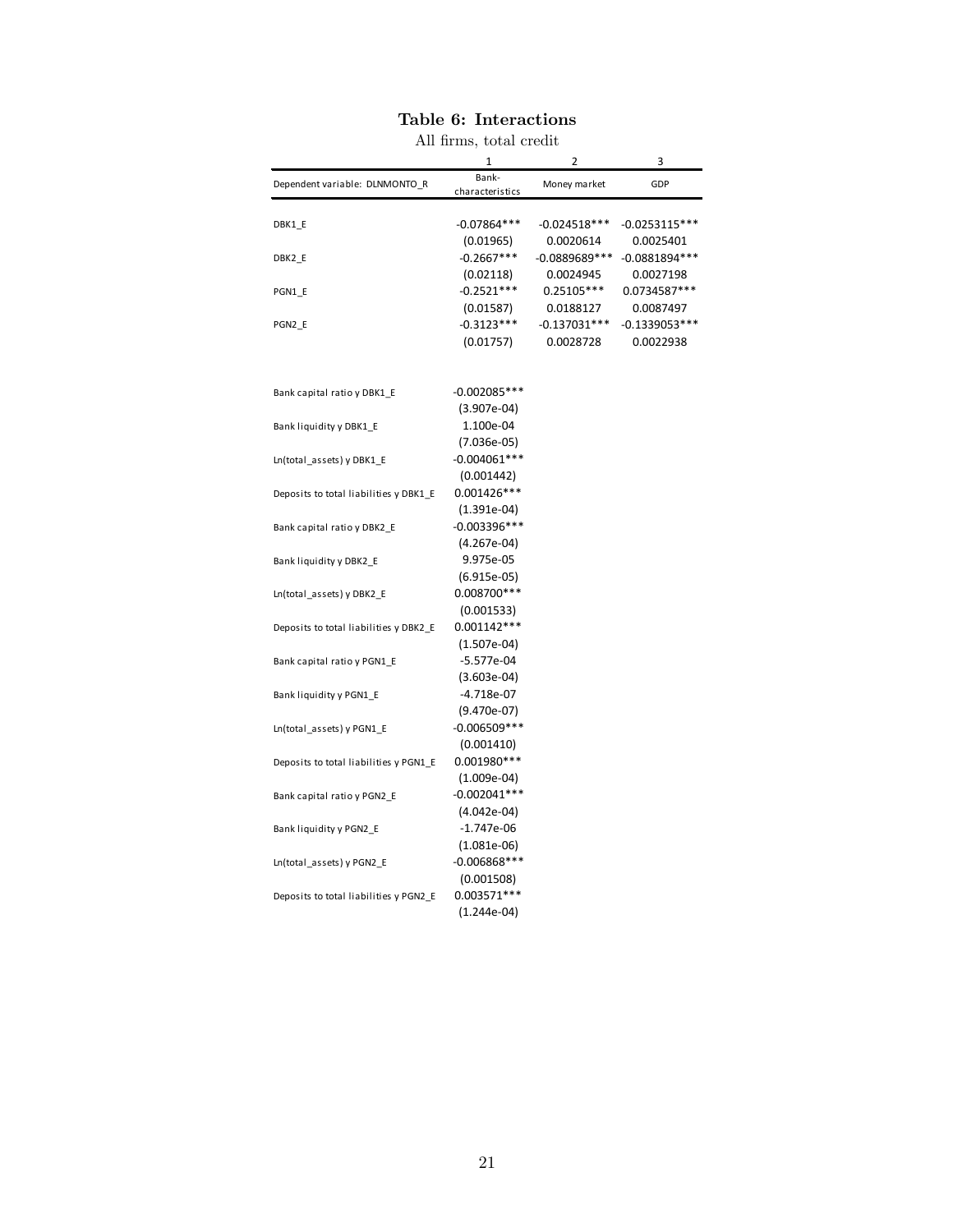|  |  |  | Table 6 (continued): Interactions |
|--|--|--|-----------------------------------|
|--|--|--|-----------------------------------|

All Örms, total credit

| BADLAR RyDBK1 E        |             | $-0.0006724$    |                 |
|------------------------|-------------|-----------------|-----------------|
|                        |             | 0.0020684       |                 |
| BADLAR RyDBK2 E        |             | $-0.0007624$    |                 |
|                        |             | 0.000402        |                 |
| <b>BADLAR RyPGN1 E</b> |             | $-0.072645***$  |                 |
|                        |             | 0.0034036       |                 |
| BADLAR RyPGN2 E        |             | 0.0000913       |                 |
|                        |             | 0.0009457       |                 |
|                        |             |                 |                 |
| DLN GDP RyDBK1 E       |             |                 | $-0.0036098$    |
|                        |             |                 | 0.0284665       |
| DLN GDP RyDBK2 E       |             |                 | $-0.0204814$    |
|                        |             |                 | 0.0346488       |
| DLN GDP RyPGN1 E       |             |                 | 2.122999***     |
|                        |             |                 | 0.0729656       |
| DLN GDP RyPGN2 E       |             |                 | $-0.0150068$    |
|                        |             |                 | 0.0313218       |
|                        |             |                 |                 |
| Constant               | $0.6175***$ | $-0.7359942***$ | $-0.7181559***$ |
|                        | (0.08151)   | (0.0849735)     | (0.0845325)     |
|                        |             |                 |                 |
| Debtor-Bank FE         | Yes         | Yes             | Yes             |
| Seasonal Dummies       | Yes         | Yes             | Yes             |
| Observations           | 4,455,316   | 4,280,908       | 4,280,908       |
| R-squared              | 0.008       | 0.0017          | 0.0017          |
| Number of RELA id      | 457,671     | 448,940         | 448,940         |

Robust standard errors in parentheses

\*\*\* p<0.01, \*\* p<0.05, \* p<0.1

# 6 Concluding remarks

Using credit registry data from the Central Bank of Argentina's Central de Deudores, we assess the impact on individual firms' credit growth of two types of macroprudential policies: a capital buffer based on limits to profit distribution, and a limit to the global foreign currency position of financial institutions; we use quarterly data from 2009 to 2014, and estimate fixed effects models. In both cases, we examine the introduction and tightening of each measure; and include macroeconomic, financial institutions and firms' control variables. We propose different specifications, to capture for each measure its impact: initially, after one quarter, on average over two quarters and during the whole period it was in place. As all four instances of the measures' implementation were directly unrelated to credit growth, the exercise can be taken as quasi natural experiment to gauge the influence of macroprudential policy on what is conventionally considered its intermediate aim -curbing credit expansion.

Our main results show that:

- all measures have a significant effect on credit growth at the firm-bank level;
- there are differences between the initial impact and effects over time;
- the capital buffer is generally associated to lower credit growth, both when introduced and when tightened;
- limits on global foreign currency position are linked to lower credit growth when tightened;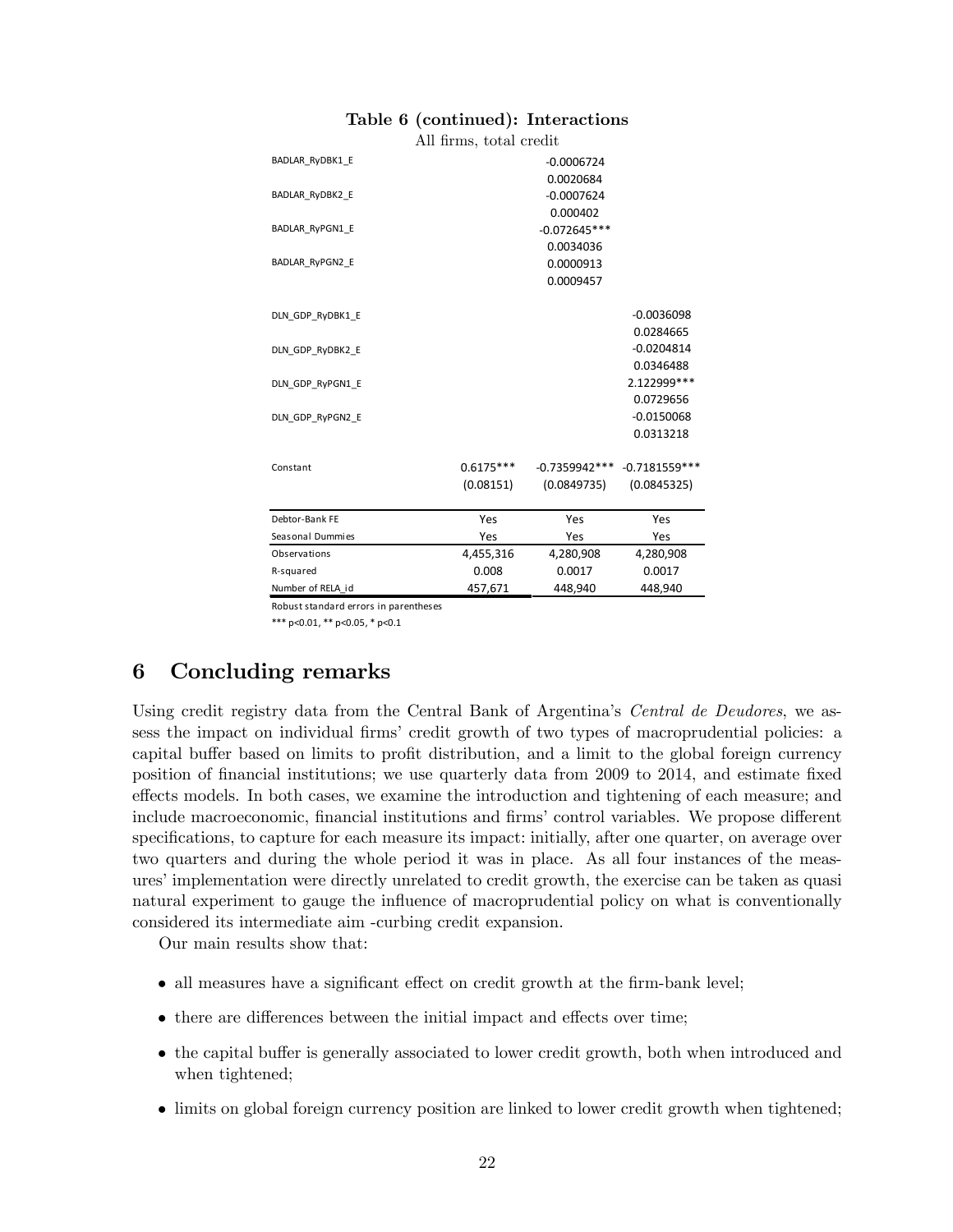- macroprudential measures operate both on the extensive and the intensive margins: when the sample is adjusted to consider only firms that were always present in the credit market, all measures tend to reduce credit growth, and there is preliminary evidence to suggest that measures operate more through the granting of credit to less companies than to less credit to the same firms;
- macroprudential policies also have an effect on credit quality: growth of non-performing loans is reduced after the implementation of such measures; in particular, the capital buffer reduces NPL expansion more than total credit.
- interactions between macroprudential measures, macroeconomic conditions and financial institutions variables matter: in general, banks with higher capital and more assets evidence a higher impact of the introduction of the capital buffer, while this measure also acts more acutely during econonomic activity expansions.

We take our results as a first approximation toward a comprehensive assessment of macroprudential measuresí impact. Ultimately, this type of policies should be aimed at increasing financial system's resilience against shocks, and also limiting negative spillovers from the system to the economy at large; this requires an evaluation on several fronts, and looking at credit growth is only one of them, which may be relevant insofar as credit booms typically precede crisis. But in economies financially underdeveloped, there may be a tradeoff between the financial development objective and macroprudential measures. Therefore, we leave for future work the incorporation of financial institutions and firms' risk measures. The results presented here suggest that a granular level, macroprudential measures actually operate in the conventionally expected direction of taming credit booms, but more work is required to fully understand their effects.

# References

- [1] Aguirre, H. and N. Grosman (2010): "A Note on Managed Floating in a Small Economic Model", paper presented at the XLV annual meeting of the Argentine Economic Association, Buenos Aires.
- [2] Akinci, O. and Olmstead-Rumsey, J.  $(2015)$ : "How effective are macroprudential policies: An empirical investigationî. International Finance Discussions Papers 1136.
- [3] Banco Central de la República Argentina (2012): Boletín de Estabilidad Financiera, primer semestre.
- $[4]$   $\longrightarrow$  (2014a): Marco normativo. Diciembre de 2014, December.
- $[5]$   $\longrightarrow$   $(2014b)$ : Boletin de Estabilidad Financiera, segundo semestre.
- $[6]$  Borio, C. and Zhu, H. (2008): "Capital regulation, risk-taking and monetary policy: a missing link in the transmission channel". BIS Working Paper  $n^{\circ}$  268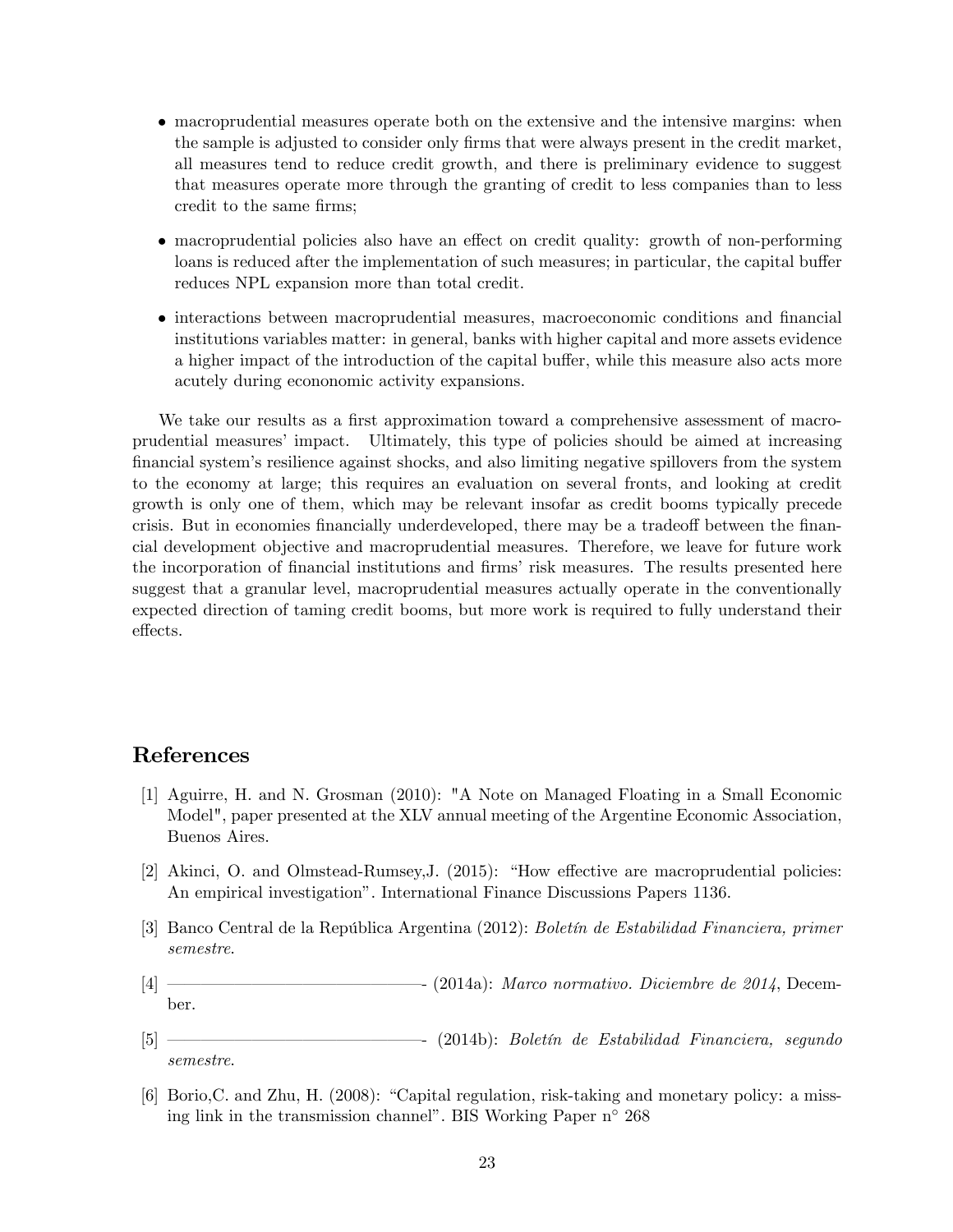- [7] Bruno, S., Shim, I. and Shin, H.S. (2014). "Comparative assessment of macroprudential policies" BIS.
- $[8]$  Cerutti, E., Claessens, S. and Laeven, L.  $(2015)$ . "The use and effectiveness of macroprudential policies: New evidence". IMF Working Paper 15/61.
- [9] Claessens, S., Ghosh, S.R. and Mihet,  $R(2013)$ . "Macro-Prudential policies to mitigate financial system vulnerabilitiesî. IMF Working Paper 14/155.
- [10] Dassatti Camors, C. and Peydró, J.L. (2014). "Macroprudential and monetary policy: Loanlevel evidence from reserve requirements". Work in Progress.
- [11] González Padilla,G., L. Orué and G. Repetto (2006): "Argentina 1999-2005: Analizando el mercado de crédito bancario para empresas durante cambios de regímenes económicos". Documento de Trabajo 2006j9, BCRA, enero.
- [12] IMF (2012): "The Interaction of Monetary and Macroprudential Policies." IMF Board Paper and Background Paper, January,Washington: International Monetary Fund.
- [13] Jiménes, G., Ongena, S., Peydró, J.L. and Saurina, J. (2013): "Hazardous times for monetary policy: What do twenty-three millions bank loans say about the effect of monetary policy on credit risk-taking." Documento de Trabajo, Banco de España.
- [14] Kuttner, K.N. and Shim, I (2013). "Can non- interest rate policies stabilize housing markets? Evidence from a panel of 57 economies". NBER Working Papers 19723.
- [15] Lim,C.H., Costa, A., Columbia,F., Kongsamut,P., Otani, A, Saiyid, M, Wezel,T, Wu,X,  $(2011)$  "Macroprudential policy: What instruments and how to use them? Lessons from country experiencesî IMF Working Paper 11/238. Agenor, P. R. and L. Pereira da Silva  $(2013)$ : "Inflation Targeting and Financial Stability: A Perspective from the Developing World," Banco Central do Brasil Working Paper 324, September.
- $[16]$  Mendoza, E. and M. Terrones  $(2012)$ : "An anatomy of credit booms and their demise". Working Paper n° 18739, NBER.
- [17] Tobal, M. (2014): Prudential Regulation, Currency Mismatches, and Exchange Rate Regimes in Latin America and the Caribbean,"Research Papers n<sup>o</sup> 17, CEMLA.
- [18] Tovar, C., M. Garcia-Escribano, and M. V. Martin  $(2012)$ : "Credit Growth and the Effectiveness of Reserve Requirements and Other Macroprudential Instruments in Latin America," IMF Working Paper 12/142, June.